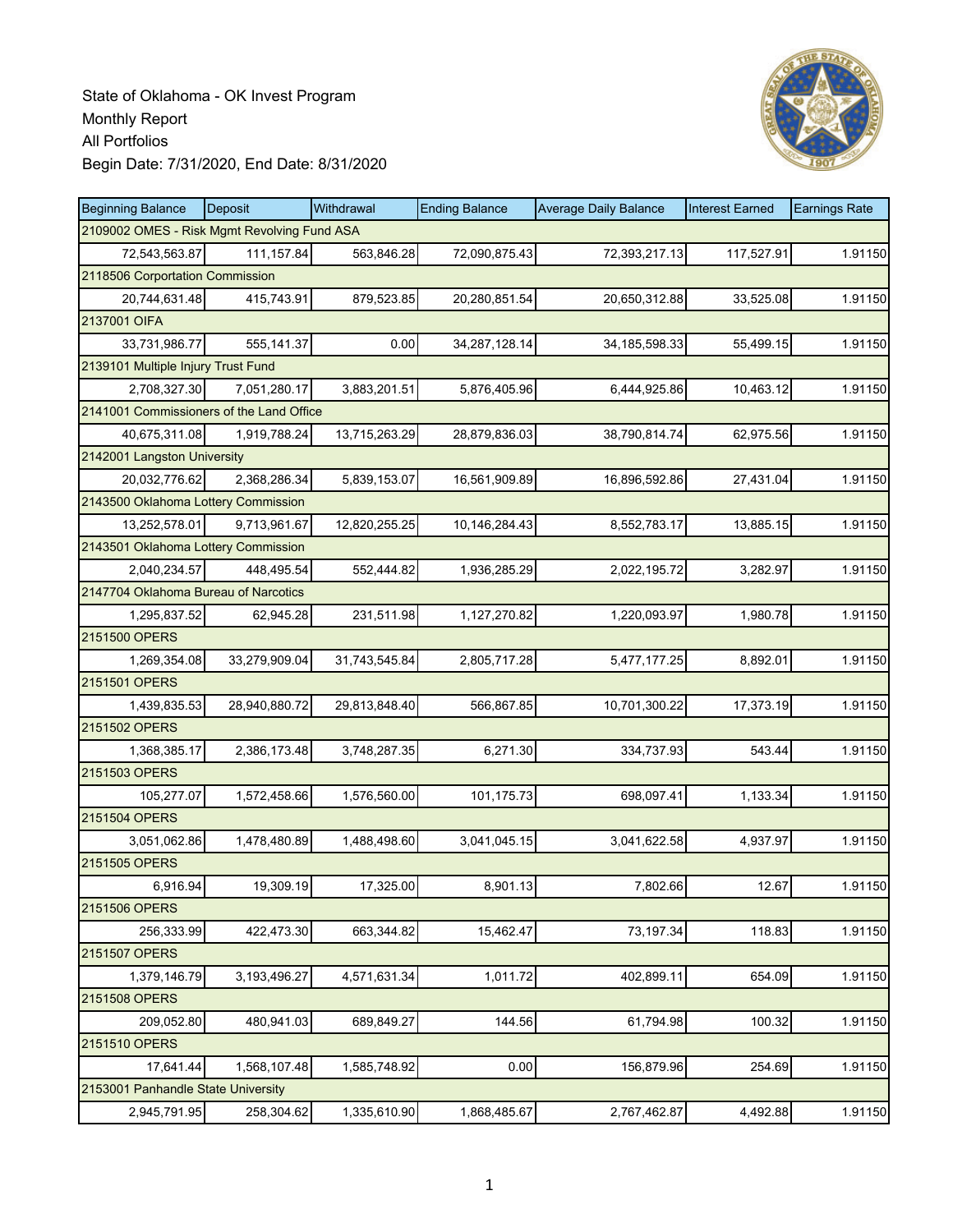| <b>Beginning Balance</b>                  | Deposit                | Withdrawal     | <b>Ending Balance</b> | <b>Average Daily Balance</b> | <b>Interest Earned</b> | <b>Earnings Rate</b> |  |  |  |  |
|-------------------------------------------|------------------------|----------------|-----------------------|------------------------------|------------------------|----------------------|--|--|--|--|
| 2155701 OK Police Pension                 |                        |                |                       |                              |                        |                      |  |  |  |  |
| 5,393,423.89                              | 38,017,905.36          | 11,094,674.35  | 32,316,654.90         | 13,243,417.75                | 21,500.24              | 1.91150              |  |  |  |  |
|                                           | 2169502 Tax Commission |                |                       |                              |                        |                      |  |  |  |  |
| 419,957,023.24                            | 394,560,063.39         | 416,924,366.30 | 397,592,720.33        | 221,887,506.31               | 360,226.77             | 1.91150              |  |  |  |  |
| 2169520 Tax Commission                    |                        |                |                       |                              |                        |                      |  |  |  |  |
| 726,980.31                                | 4,853,771.17           | 5,405,536.85   | 175,214.63            | 3,944,672.56                 | 6,404.04               | 1.91150              |  |  |  |  |
| 2169521 Tax Commission                    |                        |                |                       |                              |                        |                      |  |  |  |  |
| 65,158,482.36                             | 65,166,490.96          | 65,732,249.96  | 64,592,723.36         | 38,935,152.45                | 63,209.89              | 1.91150              |  |  |  |  |
| 2174007 State Treasurer                   |                        |                |                       |                              |                        |                      |  |  |  |  |
| 142,789.75                                | 138,337.03             | 0.00           | 281,126.78            | 267,739.33                   | 434.67                 | 1.91150              |  |  |  |  |
| 2183006 DHS - CSED                        |                        |                |                       |                              |                        |                      |  |  |  |  |
| 40,802,638.59                             | 4,231,887.96           | 10,696,674.80  | 34, 337, 851. 75      | 36,801,090.61                | 59,745.31              | 1.91150              |  |  |  |  |
| 7200039 Oklahoma Boll Weevil Eradication  |                        |                |                       |                              |                        |                      |  |  |  |  |
| 3,187,637.16                              | 2,702.84               | 54,028.11      | 3,136,311.89          | 3,162,289.12                 | 5,133.87               | 1.91150              |  |  |  |  |
| 7200320 Department of Wildlife            |                        |                |                       |                              |                        |                      |  |  |  |  |
| 3,936,363.09                              | 2,786,621.75           | 4,795,088.16   | 1,927,896.68          | 3,758,164.63                 | 6,101.25               | 1.91150              |  |  |  |  |
| 7200359 OERB                              |                        |                |                       |                              |                        |                      |  |  |  |  |
| 13.249.558.90                             | 411,000.16             | 1,012,779.35   | 12,647,779.71         | 13,320,419.49                | 21,625.24              | 1.91150              |  |  |  |  |
| 7200370 OIFA                              |                        |                |                       |                              |                        |                      |  |  |  |  |
| 609,858.72                                | 102,517.64             | 186,289.66     | 526,086.70            | 492,010.85                   | 798.76                 | 1.91150              |  |  |  |  |
| 7200391 Multiple Injury Trust Fund        |                        |                |                       |                              |                        |                      |  |  |  |  |
| 138,673.99                                | 75,000.00              | 104,173.36     | 109,500.63            | 152,019.19                   | 246.80                 | 1.91150              |  |  |  |  |
| 7200410 Commissioners of the Land Office  |                        |                |                       |                              |                        |                      |  |  |  |  |
| 2,092,300.19                              | 3,851.50               | 76,740.15      | 2,019,411.54          | 2,069,216.53                 | 3,359.30               | 1.91150              |  |  |  |  |
| 7200435 Oklahoma Lottery Commission       |                        |                |                       |                              |                        |                      |  |  |  |  |
| 13,541,722.50                             | 7,295,804.12           | 3,345,960.77   | 17,491,565.85         | 17,551,975.82                | 28,495.03              | 1.91150              |  |  |  |  |
| 7200515 OPERS                             |                        |                |                       |                              |                        |                      |  |  |  |  |
| 241,801.57                                | 600,000.00             | 495,093.56     | 346,708.01            | 551,059.07                   | 894.63                 | 1.91150              |  |  |  |  |
| 7200557 Oklahoma Police Pension           |                        |                |                       |                              |                        |                      |  |  |  |  |
| 0.00                                      | 44,016.79              | 44,016.79      | 0.00                  | 5,123.38                     | 8.32                   | 1.91150              |  |  |  |  |
| 7200588 Real Estate Commission            |                        |                |                       |                              |                        |                      |  |  |  |  |
| 388,234.66                                | 126,365.27             | 107,876.98     | 406,722.95            | 445,983.19                   | 724.04                 | 1.91150              |  |  |  |  |
| 7200830 Department of Human Services      |                        |                |                       |                              |                        |                      |  |  |  |  |
| 54,655.40                                 | 99.68                  | 0.00           | 54,755.08             | 54,745.43                    | 88.88                  | 1.91150              |  |  |  |  |
| 7201825 University Hospitals Authority    |                        |                |                       |                              |                        |                      |  |  |  |  |
| 1,640,499.29                              | 11,863,403.79          | 11,977,850.56  | 1,526,052.52          | 3,472,856.15                 | 5,638.06               | 1.91150              |  |  |  |  |
| 7205090 OMES Risk Management Division/DSC |                        |                |                       |                              |                        |                      |  |  |  |  |
| 47, 166, 412. 75                          | 413,855.50             | 4,849,111.19   | 42,731,157.06         | 45, 193, 715.93              | 73,370.45              | 1.91150              |  |  |  |  |
| 7205204 JM Davis Arms & Historical Museum |                        |                |                       |                              |                        |                      |  |  |  |  |
| 3,451.82                                  | 6.30                   | 0.00           | 3,458.12              | 3,457.51                     | 5.61                   | 1.91150              |  |  |  |  |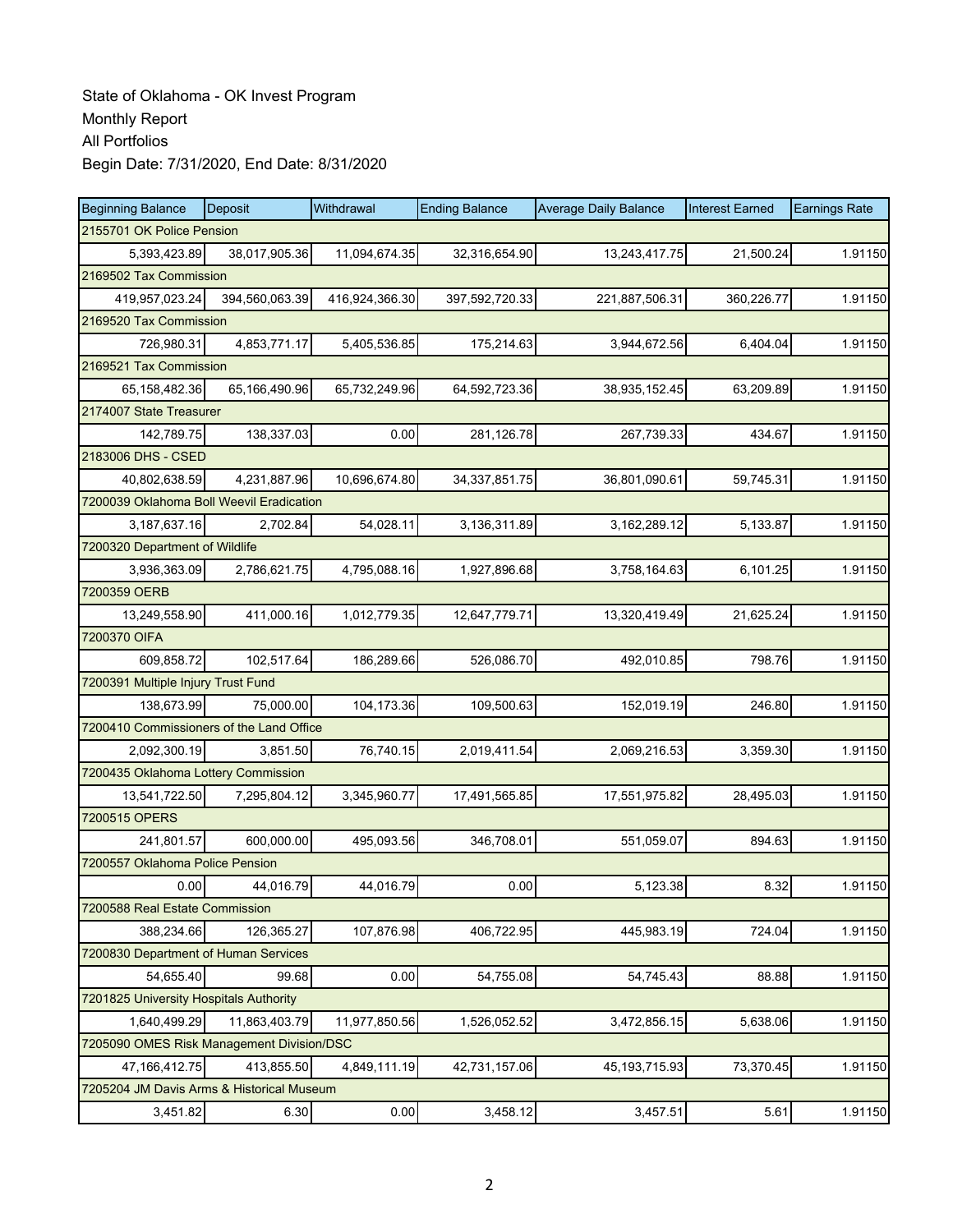| <b>Beginning Balance</b>                          | Deposit                                | Withdrawal   | <b>Ending Balance</b> | <b>Average Daily Balance</b> | <b>Interest Earned</b> | <b>Earnings Rate</b> |  |  |  |  |
|---------------------------------------------------|----------------------------------------|--------------|-----------------------|------------------------------|------------------------|----------------------|--|--|--|--|
|                                                   | 7205320 Department of Wildlife         |              |                       |                              |                        |                      |  |  |  |  |
| 827,266.87                                        | 82,113.76                              | 26,858.56    | 882,522.07            | 856,817.04                   | 1,391.01               | 1.91150              |  |  |  |  |
|                                                   | 7205359 Sustaining OK Energy Resources |              |                       |                              |                        |                      |  |  |  |  |
| 5,805,952.27                                      | 74,319.71                              | 68,152.42    | 5,812,119.56          | 5,841,601.69                 | 9,483.64               | 1.91150              |  |  |  |  |
|                                                   | 7205435 Oklahoma Lottery Commission    |              |                       |                              |                        |                      |  |  |  |  |
| 149,993.58                                        | 1,926.19                               | 1,504.92     | 150,414.85            | 150,508.10                   | 244.34                 | 1.91150              |  |  |  |  |
| 7205515 OPERS                                     |                                        |              |                       |                              |                        |                      |  |  |  |  |
| 156,474.63                                        | 79,049.85                              | 0.00         | 235,524.48            | 180,539.98                   | 293.10                 | 1.91150              |  |  |  |  |
| 7205563 OK Bd for Private Vocational Schools      |                                        |              |                       |                              |                        |                      |  |  |  |  |
| 75,893.36                                         | 155.21                                 | 6,594.43     | 69,454.14             | 73,145.76                    | 118.75                 | 1.91150              |  |  |  |  |
| 7205630 Oklahoma Department of Securities         |                                        |              |                       |                              |                        |                      |  |  |  |  |
| 946, 164.22                                       | 2,218.02                               | 4,416.31     | 943,965.93            | 947,170.50                   | 1,537.70               | 1.91150              |  |  |  |  |
| 7205807 Oklahoma Health Care Authority            |                                        |              |                       |                              |                        |                      |  |  |  |  |
| 2,131,666.52                                      | 664,080.82                             | 0.00         | 2,795,747.34          | 2,731,481.45                 | 4,434.47               | 1.91150              |  |  |  |  |
| 7210270 State Election Board                      |                                        |              |                       |                              |                        |                      |  |  |  |  |
| 4,444,372.20                                      | 8,115.29                               | 205,070.83   | 4,247,416.66          | 4,308,922.32                 | 6,995.39               | 1.91150              |  |  |  |  |
| 7210320 Department of Wildlife                    |                                        |              |                       |                              |                        |                      |  |  |  |  |
| 6,384,836.37                                      | 1,945,561.26                           | 299,605.27   | 8,030,792.36          | 7,553,813.69                 | 12,263.36              | 1.91150              |  |  |  |  |
| 7210350 Oklahoma Historical Society               |                                        |              |                       |                              |                        |                      |  |  |  |  |
| 28.83                                             | 0.05                                   | 0.00         | 28.88                 | 28.88                        | 0.05                   | 1.91150              |  |  |  |  |
| 7210400 Office of Juvenile Affairs                |                                        |              |                       |                              |                        |                      |  |  |  |  |
| 31,190.07                                         | 56.88                                  | 0.00         | 31,246.95             | 31,241.45                    | 50.72                  | 1.91150              |  |  |  |  |
| 7210410 Commissioners of the Land Office          |                                        |              |                       |                              |                        |                      |  |  |  |  |
| 124,147.06                                        | 5,771.15                               | 0.00         | 129,918.21            | 129,359.71                   | 210.01                 | 1.91150              |  |  |  |  |
| 7210515 OPERS                                     |                                        |              |                       |                              |                        |                      |  |  |  |  |
| 88,007.40                                         | 12,767.30                              | 0.00         | 100,774.70            | 92,440.60                    | 150.07                 | 1.91150              |  |  |  |  |
| 7210570 State Board of Licensure for Professional |                                        |              |                       |                              |                        |                      |  |  |  |  |
| 362,165.03                                        | 250,660.52                             | 0.00         | 612,825.55            | 596,632.60                   | 968.61                 | 1.91150              |  |  |  |  |
| 7210588 Real Estate Commission                    |                                        |              |                       |                              |                        |                      |  |  |  |  |
| 522,539.47                                        | 19,385.76                              | 6,939.50     | 534,985.73            | 535,578.24                   | 869.49                 | 1.91150              |  |  |  |  |
| 7215270 State of Oklahoma Election Board          |                                        |              |                       |                              |                        |                      |  |  |  |  |
| 10,614,557.55                                     | 19,397.16                              | 324,000.59   | 10,309,954.12         | 10,500,265.07                | 17,046.82              | 1.91150              |  |  |  |  |
| 7215320 Department of Wildlife                    |                                        |              |                       |                              |                        |                      |  |  |  |  |
| 3,571,251.56                                      | 27,070.88                              | 0.00         | 3,598,322.44          | 3,591,056.71                 | 5,829.96               | 1.91150              |  |  |  |  |
| 7215566 Tourism & Recreation Department           |                                        |              |                       |                              |                        |                      |  |  |  |  |
| 15,539,715.41                                     | 2,650,127.37                           | 4,477,770.22 | 13,712,072.56         | 15, 193, 517.82              | 24,666.16              | 1.91150              |  |  |  |  |
| 7215585 Department of Public Safety               |                                        |              |                       |                              |                        |                      |  |  |  |  |
| 401,424.00                                        | 736.70                                 | 5,199.46     | 396,961.24            | 398,902.64                   | 647.60                 | 1.91150              |  |  |  |  |
| 7215670 JD McCarty Center                         |                                        |              |                       |                              |                        |                      |  |  |  |  |
| 876,125.40                                        | 1,601.38                               | 63.46        | 877,663.32            | 877,532.91                   | 1,424.64               | 1.91150              |  |  |  |  |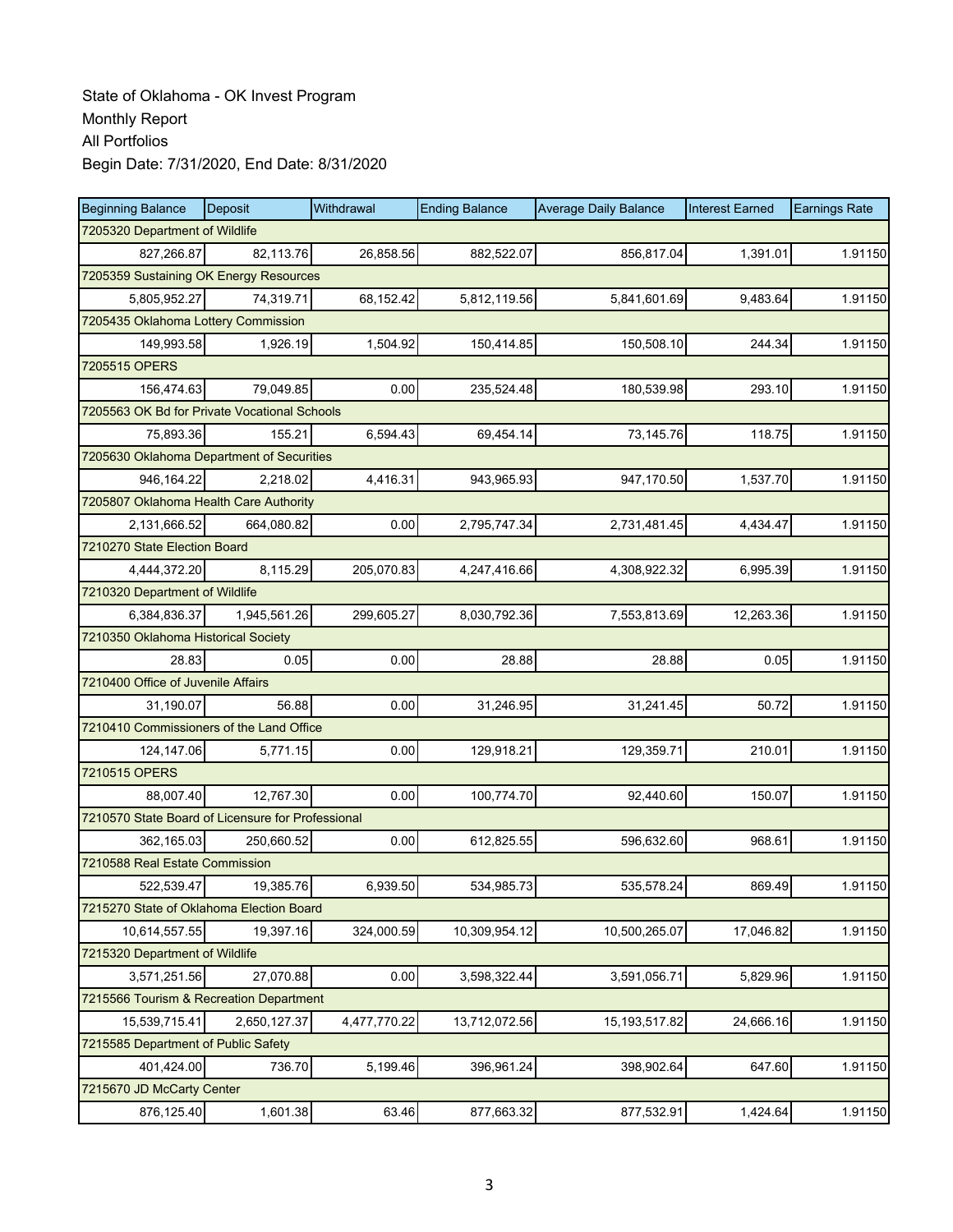| <b>Beginning Balance</b>                      | Deposit                                | Withdrawal   | <b>Ending Balance</b> | <b>Average Daily Balance</b> | <b>Interest Earned</b> | <b>Earnings Rate</b> |  |  |  |  |
|-----------------------------------------------|----------------------------------------|--------------|-----------------------|------------------------------|------------------------|----------------------|--|--|--|--|
|                                               | 7215825 University Hospitals Authority |              |                       |                              |                        |                      |  |  |  |  |
| 2,260,440.78                                  | 5.436.78                               | 0.00         | 2,265,877.56          | 2,264,988.04                 | 3,677.13               | 1.91150              |  |  |  |  |
| 7216805 Department of Rehabilitation Services |                                        |              |                       |                              |                        |                      |  |  |  |  |
| 762,286.11                                    | 1,412.81                               | 11,565.00    | 752,133.92            | 762,393.41                   | 1,237.72               | 1.91150              |  |  |  |  |
| 7220090 OSF Building Project Fund             |                                        |              |                       |                              |                        |                      |  |  |  |  |
| 0.42                                          | 0.00                                   | 0.00         | 0.42                  | 0.42                         | 0.00                   | 1.91150              |  |  |  |  |
| 7220320 Dept of Wildlife Conservation         |                                        |              |                       |                              |                        |                      |  |  |  |  |
| 4,222,004.23                                  | 296,001.96                             | 986,774.20   | 3,531,231.99          | 3,518,243.13                 | 5,711.75               | 1.91150              |  |  |  |  |
| 7220585 Department of Public Safety           |                                        |              |                       |                              |                        |                      |  |  |  |  |
| 4,577,595.17                                  | 8,386.70                               | 151,986.50   | 4,433,995.37          | 4,505,493.79                 | 7,314.51               | 1.91150              |  |  |  |  |
| 7220830 Department of Human Services          |                                        |              |                       |                              |                        |                      |  |  |  |  |
| 13,505.03                                     | 24.63                                  | 0.00         | 13,529.66             | 13,527.28                    | 21.96                  | 1.91150              |  |  |  |  |
| 7225040 Department of Agriculture             |                                        |              |                       |                              |                        |                      |  |  |  |  |
| 370,937.83                                    | 1,674.09                               | 1,849.00     | 370,762.92            | 370,684.46                   | 601.79                 | 1.91150              |  |  |  |  |
| 7225830 Department of Human Services          |                                        |              |                       |                              |                        |                      |  |  |  |  |
| 331,177.52                                    | 2,800,597.20                           | 0.00         | 3,131,774.72          | 2,680,104.02                 | 4,351.06               | 1.91150              |  |  |  |  |
| 7230220 Oklahoma Crime Victims Compensation   |                                        |              |                       |                              |                        |                      |  |  |  |  |
| 2,655,287.57                                  | 789,462.79                             | 918,834.61   | 2,525,915.75          | 2,851,464.76                 | 4,629.26               | 1.91150              |  |  |  |  |
| 7230345 Department of Transportation          |                                        |              |                       |                              |                        |                      |  |  |  |  |
| 1,720,545.76                                  | 430,681.68                             | 45,906.87    | 2,105,320.57          | 1,859,798.77                 | 3,019.32               | 1.91150              |  |  |  |  |
| 7230695 Tax Commission                        |                                        |              |                       |                              |                        |                      |  |  |  |  |
| 500,000.00                                    | 1,245,657.65                           | 1,245,657.65 | 500,000.00            | 646,854.39                   | 1,050.15               | 1.91150              |  |  |  |  |
| 7230807 Health Care Authority                 |                                        |              |                       |                              |                        |                      |  |  |  |  |
| 222,121.50                                    | 6,688,448.79                           | 6,683,801.00 | 226,769.29            | 2,208,244.65                 | 3,585.01               | 1.91150              |  |  |  |  |
| 7235605 Regents for Higher Education          |                                        |              |                       |                              |                        |                      |  |  |  |  |
| 4,150,694.37                                  | 1,047,669.17                           | 207,350.00   | 4,991,013.54          | 4,820,368.78                 | 7,825.70               | 1.91150              |  |  |  |  |
| 7240807 Health Care Authority                 |                                        |              |                       |                              |                        |                      |  |  |  |  |
| 13,618,460.78                                 | 24.837.32                              | 0.00         | 13,643,298.10         | 13,640,894.49                | 22,145.53              | 1.91150              |  |  |  |  |
| 7244090 OMES Dept of Central Services         |                                        |              |                       |                              |                        |                      |  |  |  |  |
| 938,869.26                                    | 181,241.68                             | 152, 151.51  | 967,959.43            | 975,704.59                   | 1,584.02               | 1.91150              |  |  |  |  |
| 7245807 Health Care Authority                 |                                        |              |                       |                              |                        |                      |  |  |  |  |
| 17,372,999.58                                 | 6,068,049.09                           | 5,510,958.08 | 17,930,090.59         | 18,768,962.58                | 30,470.77              | 1.91150              |  |  |  |  |
| 7255090 Department of Central Services        |                                        |              |                       |                              |                        |                      |  |  |  |  |
| 1,081,622.55                                  | 58,777.02                              | 458.95       | 1,139,940.62          | 1,112,568.34                 | 1,806.22               | 1.91150              |  |  |  |  |
| 7255585 Oklahoma Dept of Public Safety        |                                        |              |                       |                              |                        |                      |  |  |  |  |
| 10,839.28                                     | 11,268.73                              | 0.00         | 22,108.01             | 15,574.44                    | 25.28                  | 1.91150              |  |  |  |  |
| 7260090 OMES Risk Management Division         |                                        |              |                       |                              |                        |                      |  |  |  |  |
| 5,451,434.65                                  | 10,035.49                              | 811,069.62   | 4,650,400.52          | 5,412,881.12                 | 8,787.63               | 1.91150              |  |  |  |  |
| 7265090 Risk Management Fund                  |                                        |              |                       |                              |                        |                      |  |  |  |  |
| 334,717.92                                    | 675.47                                 | 117,397.11   | 217,996.28            | 238,954.57                   | 387.93                 | 1.91150              |  |  |  |  |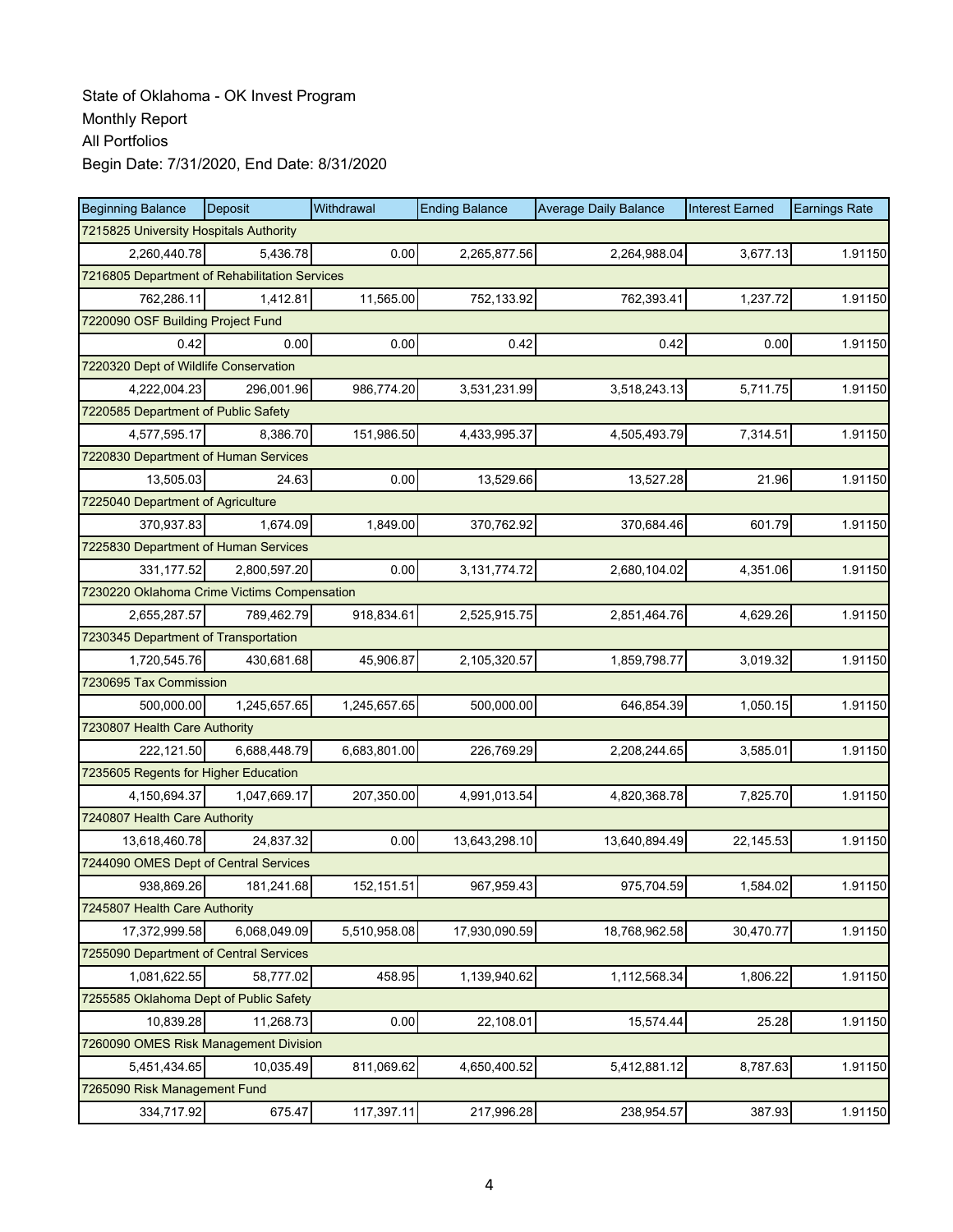| <b>Beginning Balance</b>                           | Deposit      | Withdrawal    | <b>Ending Balance</b> | <b>Average Daily Balance</b> | <b>Interest Earned</b> | <b>Earnings Rate</b> |  |  |  |
|----------------------------------------------------|--------------|---------------|-----------------------|------------------------------|------------------------|----------------------|--|--|--|
| 7275740 OST - SEED                                 |              |               |                       |                              |                        |                      |  |  |  |
| 29.434.18                                          | 54.39        | 549.84        | 28,938.73             | 29,341.41                    | 47.63                  | 1.91150              |  |  |  |
| 7280090 OMES DCS Property Distribution             |              |               |                       |                              |                        |                      |  |  |  |
| 845, 137.27                                        | 68,592.20    | 74,094.74     | 839,634.73            | 828,048.54                   | 1,344.31               | 1.91150              |  |  |  |
| 7280345 Department of Transportation               |              |               |                       |                              |                        |                      |  |  |  |
| 567,872.79                                         | 487,605.44   | 634,041.28    | 421,436.95            | 571,054.77                   | 927.09                 | 1.91150              |  |  |  |
| 7285345 Department of Transportation               |              |               |                       |                              |                        |                      |  |  |  |
| 211,504,045.41                                     | 9,244,210.45 | 10,212,829.64 | 210,535,426.22        | 213,592,284.28               | 346,759.76             | 1.91150              |  |  |  |
| 7295090 Emergency & Transportation                 |              |               |                       |                              |                        |                      |  |  |  |
| 4,252,282.96                                       | 100,000.00   | 883,000.00    | 3,469,282.96          | 3,930,250.70                 | 6,380.63               | 1.91150              |  |  |  |
| 7296150 University of Science & Arts               |              |               |                       |                              |                        |                      |  |  |  |
| 40.99                                              | 0.07         | 0.00          | 41.06                 | 41.05                        | 0.07                   | 1.91150              |  |  |  |
| 7303000 Tobacco Litigation Escrow Fund             |              |               |                       |                              |                        |                      |  |  |  |
| 29,716.71                                          | 54.20        | 0.00          | 29,770.91             | 29,765.66                    | 48.32                  | 1.91150              |  |  |  |
| 7360566 Tourism & Recreation Department            |              |               |                       |                              |                        |                      |  |  |  |
| 6,580,138.76                                       | 20,408.86    | 245,361.17    | 6,355,186.45          | 6,363,007.27                 | 10,330.12              | 1.91150              |  |  |  |
| 7401105 OCIA NACEA Construction Series 2018B       |              |               |                       |                              |                        |                      |  |  |  |
| 9,701,829.77                                       | 18,959.50    | 0.00          | 9,720,789.27          | 9,718,954.48                 | 15,778.39              | 1.91150              |  |  |  |
| 7402105 OCIA Tourism Construction Fund Series 2018 |              |               |                       |                              |                        |                      |  |  |  |
| 9,601,336.96                                       | 17,510.90    | 9,618,847.86  | 0.00                  | 7,134,869.94                 | 11,583.22              | 1.91150              |  |  |  |
| 7403292 Oklahoma Department of Environmental Quali |              |               |                       |                              |                        |                      |  |  |  |
| 92,501.54                                          | 168.70       | 0.00          | 92,670.24             | 92,653.91                    | 150.42                 | 1.91150              |  |  |  |
| 7405220 District Attorneys Council                 |              |               |                       |                              |                        |                      |  |  |  |
| 5,675,624.97                                       | 10,637.94    | 195,514.69    | 5,490,748.22          | 5,636,470.90                 | 9,150.62               | 1.91150              |  |  |  |
| 7406105 OCIA Tourism Revenue Fund Series 2018A     |              |               |                       |                              |                        |                      |  |  |  |
| 40,295.96                                          | 43,111.42    | 83,407.38     | 0.00                  | 46,586.09                    | 75.63                  | 1.91150              |  |  |  |
| 7408105 OCIA                                       |              |               |                       |                              |                        |                      |  |  |  |
| 495,125.88                                         | 1,076,638.47 | 1,027,661.91  | 544,102.44            | 541,029.23                   | 878.34                 | 1.91150              |  |  |  |
| 7409105 OCIA NACEA Revenue Series 2018B            |              |               |                       |                              |                        |                      |  |  |  |
| 173,851.57                                         | 31.15        | 173,570.27    | 312.45                | 110,403.34                   | 179.24                 | 1.91150              |  |  |  |
| 7410105 OCIA Capitol Repair Construction Series 20 |              |               |                       |                              |                        |                      |  |  |  |
| 8,558.87                                           | 188.73       | 5,753.00      | 2,994.60              | 6,092.01                     | 9.89                   | 1.91150              |  |  |  |
| 7411105 OCIA Capitol Repair Revenue Series 2018C   |              |               |                       |                              |                        |                      |  |  |  |
| 4,097.01                                           | 839,652.86   | 839,645.41    | 4,104.46              | 247,871.76                   | 402.41                 | 1.91150              |  |  |  |
| 7412105 OCIA                                       |              |               |                       |                              |                        |                      |  |  |  |
| 11,629.96                                          | 2,405,830.50 | 2,405,809.39  | 11,651.07             | 1,235,430.38                 | 2,005.68               | 1.91150              |  |  |  |
| 7415105 OCIA DOC Construction Series 2018D         |              |               |                       |                              |                        |                      |  |  |  |
| 80,539,062.80                                      | 150,030.08   | 2,703,978.91  | 77,985,113.97         | 79,704,241.06                | 129,397.11             | 1.91150              |  |  |  |
| 7416000 OSF - Oil Overcharge                       |              |               |                       |                              |                        |                      |  |  |  |
| 288,783.94                                         | 526.68       | 0.00          | 289,310.62            | 289,259.65                   | 469.60                 | 1.91150              |  |  |  |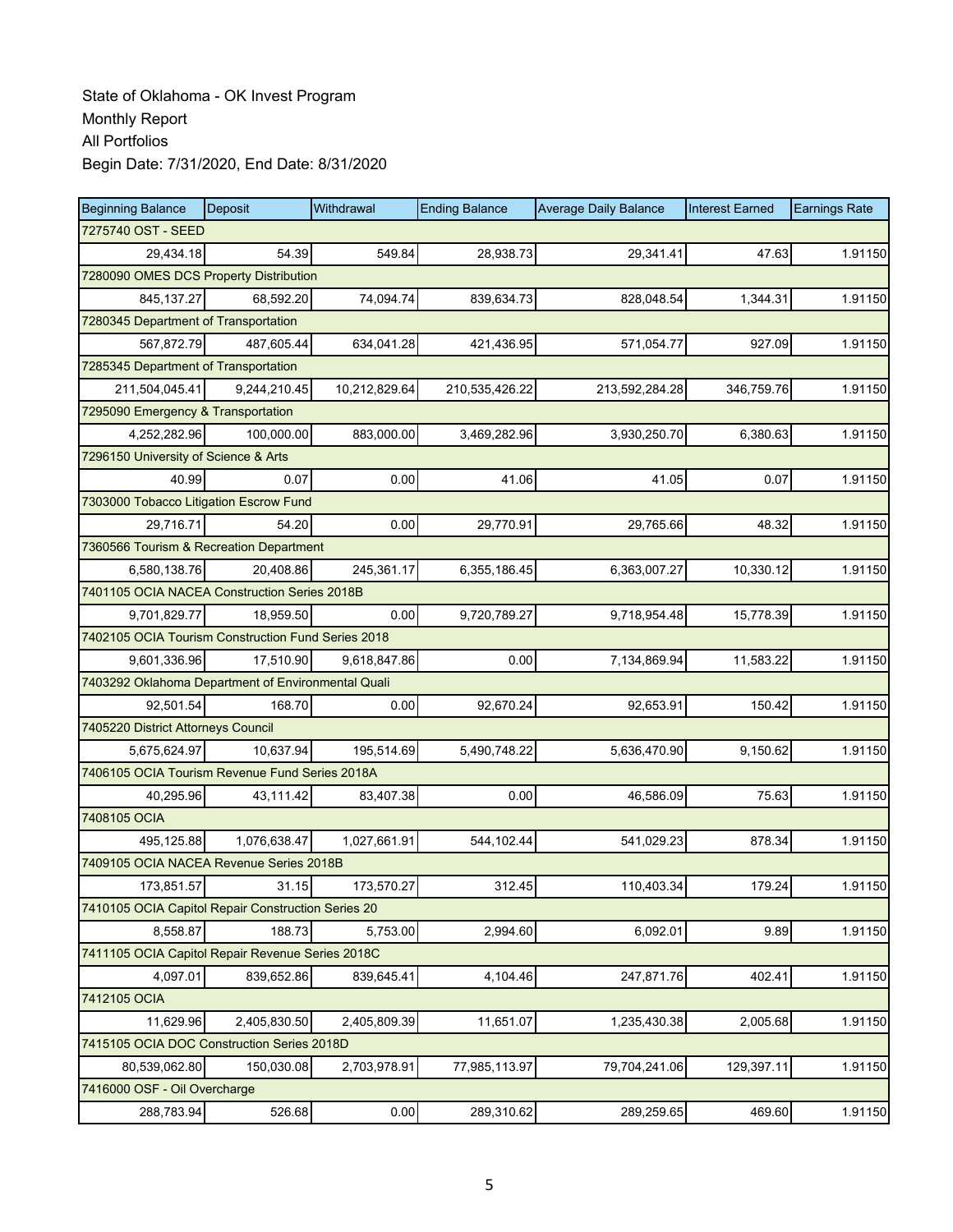| <b>Beginning Balance</b>          | Deposit                               | Withdrawal   | <b>Ending Balance</b> | <b>Average Daily Balance</b> | <b>Interest Earned</b> | <b>Earnings Rate</b> |  |  |  |
|-----------------------------------|---------------------------------------|--------------|-----------------------|------------------------------|------------------------|----------------------|--|--|--|
|                                   | 7416105 OCIA DOC Revenue Series 2018D |              |                       |                              |                        |                      |  |  |  |
| 694,388.66                        | 750,926.02                            | 1,437,248.58 | 8,066.10              | 465,487.08                   | 755.70                 | 1.91150              |  |  |  |
| 7416160 Department of Commerce    |                                       |              |                       |                              |                        |                      |  |  |  |
| 2,961,601.53                      | 9,955.17                              | 0.00         | 2,971,556.70          | 2,969,122.94                 | 4,820.27               | 1.91150              |  |  |  |
| 7419105 OCIA                      |                                       |              |                       |                              |                        |                      |  |  |  |
| 1,098,250.71                      | 1,576,347.96                          | 1,964,644.44 | 709,954.23            | 1,018,059.32                 | 1,652.78               | 1.91150              |  |  |  |
| 7420105 OCIA                      |                                       |              |                       |                              |                        |                      |  |  |  |
| 5,285,732.29                      | 72,313.10                             | 0.00         | 5,358,045.39          | 5,336,895.38                 | 8,664.27               | 1.91150              |  |  |  |
| 7424105 OCIA                      |                                       |              |                       |                              |                        |                      |  |  |  |
| 1,710.84                          | 417,521.74                            | 0.00         | 419,232.58            | 69,055.36                    | 112.11                 | 1.91150              |  |  |  |
| 7426000 OSF - Oil Overcharge      |                                       |              |                       |                              |                        |                      |  |  |  |
| 2,412,937.19                      | 4,400.71                              | 0.00         | 2,417,337.90          | 2,416,912.02                 | 3,923.77               | 1.91150              |  |  |  |
| 7426160 Department of Commerce    |                                       |              |                       |                              |                        |                      |  |  |  |
| 13,355,226.82                     | 131,072.59                            | 0.00         | 13,486,299.41         | 13,392,633.42                | 21,742.48              | 1.91150              |  |  |  |
| 7427105 OCIA-Revenue Series 2019B |                                       |              |                       |                              |                        |                      |  |  |  |
| 32,881,342.45                     | 60,254.53                             | 2,365,738.37 | 30,575,858.61         | 31,256,854.80                | 50,744.43              | 1.91150              |  |  |  |
| 7428105 OCIA Endowed Chairs Fund  |                                       |              |                       |                              |                        |                      |  |  |  |
| 858,417.49                        | 1,914,749.01                          | 1,805,512.95 | 967,653.55            | 952,901.76                   | 1,547.00               | 1.91150              |  |  |  |
| 7429105 OCIA                      |                                       |              |                       |                              |                        |                      |  |  |  |
| 1.38                              | 0.00                                  | 0.00         | 1.38                  | 1.38                         | 0.00                   | 1.91150              |  |  |  |
| 7430010 Oklahoma State University |                                       |              |                       |                              |                        |                      |  |  |  |
| 1,285,206.89                      | 3,796,058.93                          | 3,549,447.80 | 1,531,818.02          | 2,228,265.43                 | 3,617.51               | 1.91150              |  |  |  |
| 7430011 Oklahoma State University |                                       |              |                       |                              |                        |                      |  |  |  |
| 1,669,456.49                      | 1,500,000.00                          | 1,901,028.05 | 1,268,428.44          | 1,793,769.24                 | 2,912.12               | 1.91150              |  |  |  |
| 7430012 Oklahoma State University |                                       |              |                       |                              |                        |                      |  |  |  |
| 1,362,033.72                      | 999,316.00                            | 976,742.24   | 1,384,607.48          | 1,577,490.02                 | 2,561.00               | 1.91150              |  |  |  |
| 7430013 Oklahoma State University |                                       |              |                       |                              |                        |                      |  |  |  |
| 1,160,914.85                      | 794.59                                | 91,583.58    | 1,070,125.86          | 1,134,103.39                 | 1,841.18               | 1.91150              |  |  |  |
| 7430014 Oklahoma State University |                                       |              |                       |                              |                        |                      |  |  |  |
| 1,395,459.01                      | 500,000.00                            | 470,627.04   | 1,424,831.97          | 1,489,175.78                 | 2,417.63               | 1.91150              |  |  |  |
| 7430015 Oklahoma State University |                                       |              |                       |                              |                        |                      |  |  |  |
| 3,113,663.29                      | 4,347.15                              | 129,976.85   | 2,988,033.59          | 3,070,447.24                 | 4,984.77               | 1.91150              |  |  |  |
| 7430016 Oklahoma State University |                                       |              |                       |                              |                        |                      |  |  |  |
| 164,953.68                        | 300.84                                | 0.00         | 165,254.52            | 165,225.41                   | 268.24                 | 1.91150              |  |  |  |
| 7430100 Cameron University        |                                       |              |                       |                              |                        |                      |  |  |  |
| 842,536.61                        | 92,861.87                             | 124,802.62   | 810,595.86            | 873,771.03                   | 1,418.54               | 1.91150              |  |  |  |
| 7430420 Langston University       |                                       |              |                       |                              |                        |                      |  |  |  |
| 636,526.50                        | 1,732,140.11                          | 1,765,496.01 | 603,170.60            | 1,127,369.14                 | 1,830.25               | 1.91150              |  |  |  |
| 7430461 Rogers State College      |                                       |              |                       |                              |                        |                      |  |  |  |
| 1,169,959.74                      | 208,934.45                            | 121,429.47   | 1,257,464.72          | 1,231,204.87                 | 1,998.82               | 1.91150              |  |  |  |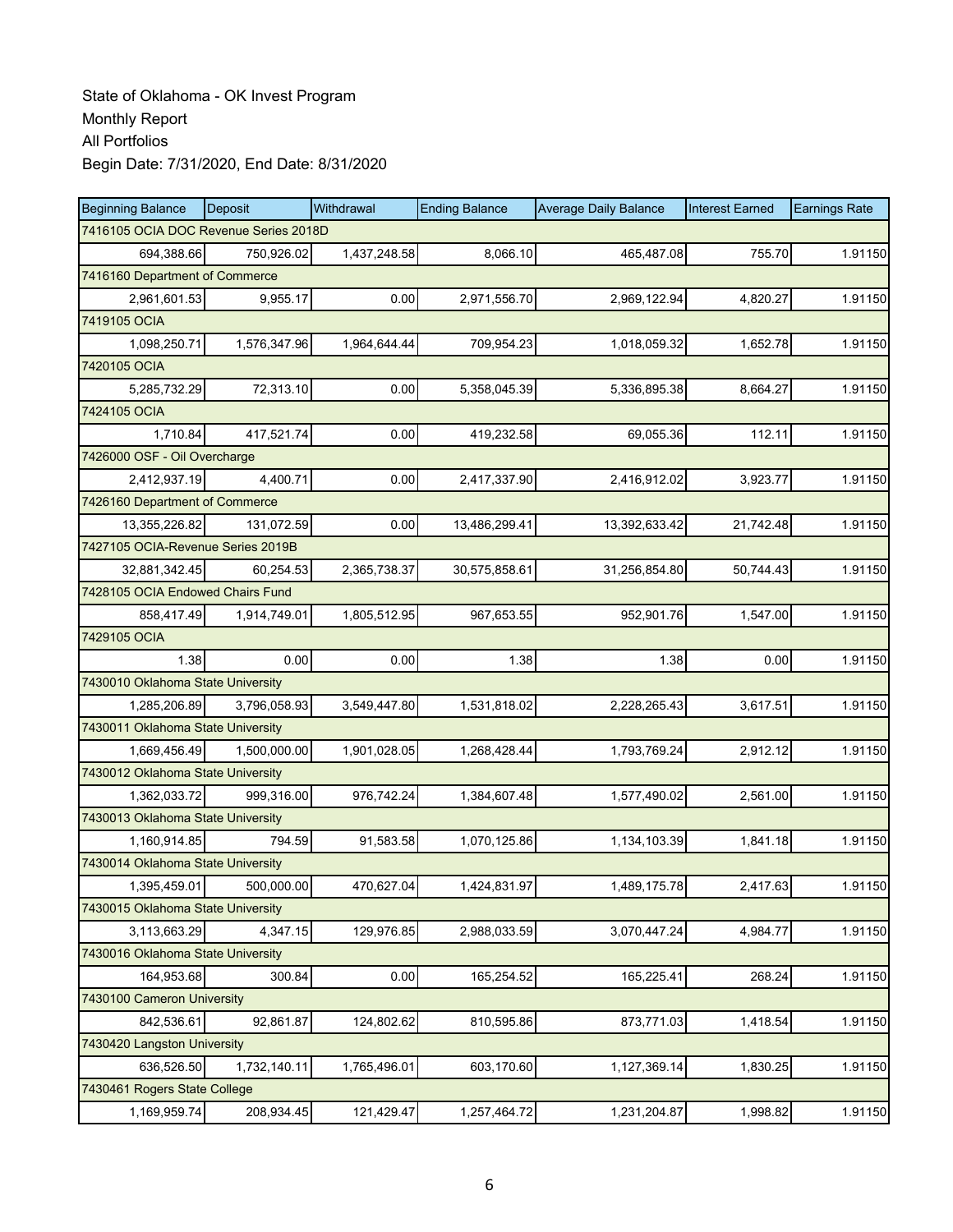| <b>Beginning Balance</b>                       | Deposit       | Withdrawal   | <b>Ending Balance</b> | <b>Average Daily Balance</b> | <b>Interest Earned</b> | <b>Earnings Rate</b> |
|------------------------------------------------|---------------|--------------|-----------------------|------------------------------|------------------------|----------------------|
| 7430505 Northwestern Oklahoma State University |               |              |                       |                              |                        |                      |
| 223,301.34                                     | 9,696.39      | 59,313.01    | 173,684.72            | 205,669.97                   | 333.90                 | 1.91150              |
| 7430530 Panhandle State University             |               |              |                       |                              |                        |                      |
| 47,762.01                                      | 10,312.80     | 41,513.89    | 16,560.92             | 16,151.88                    | 26.22                  | 1.91150              |
| 7430665 Southwestern Oklahoma State University |               |              |                       |                              |                        |                      |
| 2,286,081.40                                   | 37,314.99     | 149,309.69   | 2,174,086.70          | 2,218,144.50                 | 3,601.08               | 1.91150              |
| 7430760 University of Oklahoma                 |               |              |                       |                              |                        |                      |
| 22,625,339.20                                  | 14,429,158.22 | 8,152,800.72 | 28,901,696.70         | 25,221,251.34                | 40,945.84              | 1.91150              |
| 7430770 OUHSC                                  |               |              |                       |                              |                        |                      |
| 62,424,633.04                                  | 93,035.84     | 6,667,985.33 | 55,849,683.55         | 58,701,038.35                | 95,299.13              | 1.91150              |
| 7430773 Oklahoma State University              |               |              |                       |                              |                        |                      |
| 1,629,893.75                                   | 2,321,758.77  | 2,072,832.72 | 1,878,819.80          | 1,821,156.60                 | 2,956.59               | 1.91150              |
| 7432105 OCIA 2009A Construction Fund           |               |              |                       |                              |                        |                      |
| 1.74                                           | 0.00          | 0.00         | 1.74                  | 1.74                         | 0.00                   | 1.91150              |
| 7434105 OCIA                                   |               |              |                       |                              |                        |                      |
| 123,126.56                                     | 192,267.80    | 157,076.90   | 158,317.46            | 136,475.12                   | 221.56                 | 1.91150              |
| 7436000 OSF - Oil Overcharge                   |               |              |                       |                              |                        |                      |
| 2,646.46                                       | 4.83          | 0.00         | 2,651.29              | 2,650.82                     | 4.30                   | 1.91150              |
| 7436105 OCIA                                   |               |              |                       |                              |                        |                      |
| 432,397.49                                     | 77.85         | 431,459.08   | 1,016.26              | 276,130.06                   | 448.29                 | 1.91150              |
| 7437105 OCIA                                   |               |              |                       |                              |                        |                      |
| 45,314,801.10                                  | 88,934.55     | 249,544.65   | 45, 154, 191.00       | 45,282,590.68                | 73,514.74              | 1.91150              |
| 7438105 OCIA                                   |               |              |                       |                              |                        |                      |
| 1,678.45                                       | 1,055,810.89  | 1,055,807.84 | 1,681.50              | 308,206.06                   | 500.36                 | 1.91150              |
| 7440105 OCIA Operations & Maintenance          |               |              |                       |                              |                        |                      |
| 9.81                                           | 0.02          | 0.00         | 9.83                  | 9.83                         | 0.02                   | 1.91150              |
| 7442105 OCIA                                   |               |              |                       |                              |                        |                      |
| 10,783.26                                      | 1,023,130.83  | 1,023,111.25 | 10,802.84             | 649,660.68                   | 1,054.70               | 1.91150              |
| 7443105 OCIA                                   |               |              |                       |                              |                        |                      |
| 252,334.59                                     | 483,425.09    | 70,702.21    | 665,057.47            | 354,321.59                   | 575.23                 | 1.91150              |
| 7444835 Water Resources Board                  |               |              |                       |                              |                        |                      |
| 7,881,359.98                                   | 25,051.82     | 3,145,269.84 | 4,761,141.96          | 7,282,013.09                 | 11,822.10              | 1.91150              |
| 7445105 Oklahoma Capital Improvement           |               |              |                       |                              |                        |                      |
| 6,791.29                                       | 1,533,118.77  | 1,533,106.42 | 6,803.64              | 451,897.86                   | 733.64                 | 1.91150              |
| 7445835 Water Resources Board                  |               |              |                       |                              |                        |                      |
| 2,484,182.44                                   | 6,575.66      | 129,635.85   | 2,361,122.25          | 2,445,762.00                 | 3,970.61               | 1.91150              |
| 7446105 Capital Improvement Authority          |               |              |                       |                              |                        |                      |
| 264,121.47                                     | 603.10        | 0.00         | 264,724.57            | 264,666.21                   | 429.68                 | 1.91150              |
| 7447105 OCIA                                   |               |              |                       |                              |                        |                      |
| 462,336.41                                     | 64,408.74     | 461,032.35   | 65,712.80             | 304,625.52                   | 494.55                 | 1.91150              |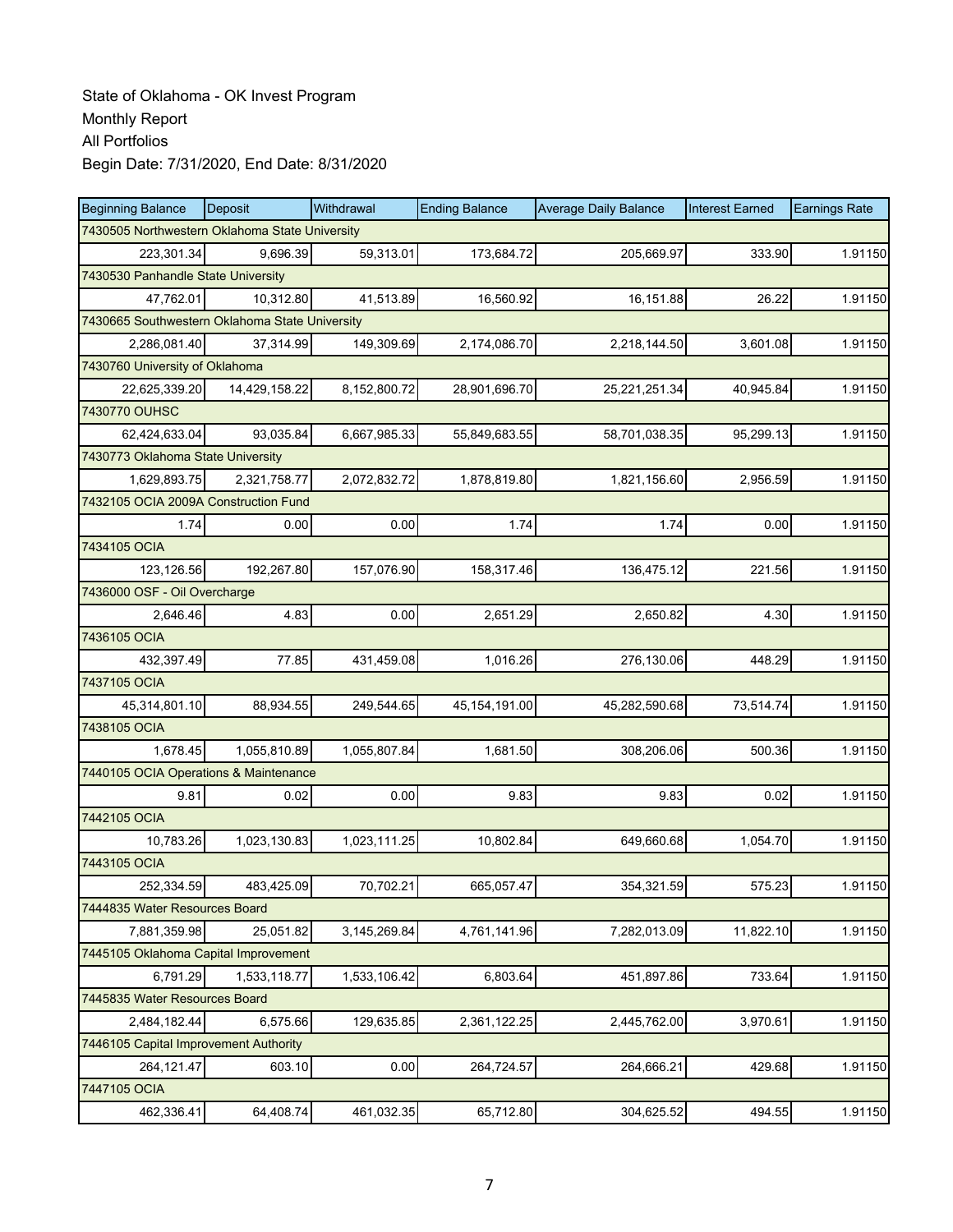| <b>Beginning Balance</b>                 | Deposit       | Withdrawal   | <b>Ending Balance</b> | <b>Average Daily Balance</b> | <b>Interest Earned</b> | <b>Earnings Rate</b> |
|------------------------------------------|---------------|--------------|-----------------------|------------------------------|------------------------|----------------------|
| 7448105 OCIA                             |               |              |                       |                              |                        |                      |
| 442.10                                   | 305.79        | 0.00         | 747.89                | 521.54                       | 0.85                   | 1.91150              |
| 7449105 OCIA                             |               |              |                       |                              |                        |                      |
| 4.72                                     | 0.01          | 0.00         | 4.73                  | 4.73                         | 0.01                   | 1.91150              |
| 7455105 OCIA                             |               |              |                       |                              |                        |                      |
| 2,991.16                                 | 674,593.57    | 674,588.13   | 2,996.60              | 198,844.24                   | 322.82                 | 1.91150              |
| 7455160 Department of Commerce           |               |              |                       |                              |                        |                      |
| 126,583.57                               | 36,625.91     | 29,285.78    | 133,923.70            | 135,219.89                   | 219.52                 | 1.91150              |
| 7460100 Cameron University               |               |              |                       |                              |                        |                      |
| 1,418,955.32                             | 2,590.73      | 26,140.20    | 1,395,405.85          | 1,398,528.06                 | 2,270.46               | 1.91150              |
| 7460760 University of Oklahoma           |               |              |                       |                              |                        |                      |
| 167,169.79                               | 304.88        | 0.00         | 167,474.67            | 167,445.17                   | 271.84                 | 1.91150              |
| 7462105 OK Capital Improvement Authority |               |              |                       |                              |                        |                      |
| 4,561.18                                 | 913,290.82    | 913,282.54   | 4,569.46              | 475,908.48                   | 772.62                 | 1.91150              |
| 7464105 OCIA                             |               |              |                       |                              |                        |                      |
| 18,172,769.65                            | 34,231.15     | 1,179,608.30 | 17,027,392.50         | 17,409,822.62                | 28,264.25              | 1.91150              |
| 7470010 Oklahoma State University        |               |              |                       |                              |                        |                      |
| 1,721,521.30                             | 3,596.93      | 0.00         | 1,725,118.23          | 1,724,770.14                 | 2,800.11               | 1.91150              |
| 7470014 Oklahoma State University        |               |              |                       |                              |                        |                      |
| 0.04                                     | 3.49          | 0.00         | 3.53                  | 3.19                         | 0.01                   | 1.91150              |
| 7471835 Water Resources Board            |               |              |                       |                              |                        |                      |
| 1,076,964.54                             | 1,988.83      | 0.00         | 1,078,953.37          | 1,078,760.90                 | 1,751.33               | 1.91150              |
| 7472835 Water Resources Board            |               |              |                       |                              |                        |                      |
| 33,630,760.73                            | 10,063,814.46 | 7,709,864.55 | 35,984,710.64         | 33,767,181.70                | 54,819.86              | 1.91150              |
| 7473835 Water Resources Board            |               |              |                       |                              |                        |                      |
| 8,622,869.86                             | 18,122,000.00 | 9,214,681.42 | 17,530,188.44         | 11,680,402.84                | 18,962.73              | 1.91150              |
| 7475750 Tulsa Community College          |               |              |                       |                              |                        |                      |
| 5,937.44                                 | 10.83         | 0.00         | 5,948.27              | 5,947.22                     | 9.66                   | 1.91150              |
| 7476760 University of Oklahoma           |               |              |                       |                              |                        |                      |
| 12,656,777.15                            | 23,083.37     | 0.00         | 12,679,860.52         | 12,677,626.65                | 20,581.69              | 1.91150              |
| 7479010 Oklahoma State University        |               |              |                       |                              |                        |                      |
| 26,967,969.61                            | 53,012.27     | 151,505.20   | 26,869,476.68         | 26,889,758.03                | 43,654.60              | 1.91150              |
| 7481633 Oklahoma City Community College  |               |              |                       |                              |                        |                      |
| 0.03                                     | 0.00          | 0.00         | 0.03                  | 0.03                         | 0.00                   | 1.91150              |
| 7482105 OCIA                             |               |              |                       |                              |                        |                      |
| 11,564.51                                | 20.99         | 0.00         | 11,585.50             | 11,583.47                    | 18.81                  | 1.91150              |
| 7483633 OCCC 2010 Bond                   |               |              |                       |                              |                        |                      |
| 0.06                                     | 0.00          | 0.00         | 0.06                  | 0.06                         | 0.00                   | 1.91150              |
| 7485010 Oklahoma State University        |               |              |                       |                              |                        |                      |
| 516,551.65                               | 1,502.12      | 2,854.02     | 515,199.75            | 516,067.10                   | 837.82                 | 1.91150              |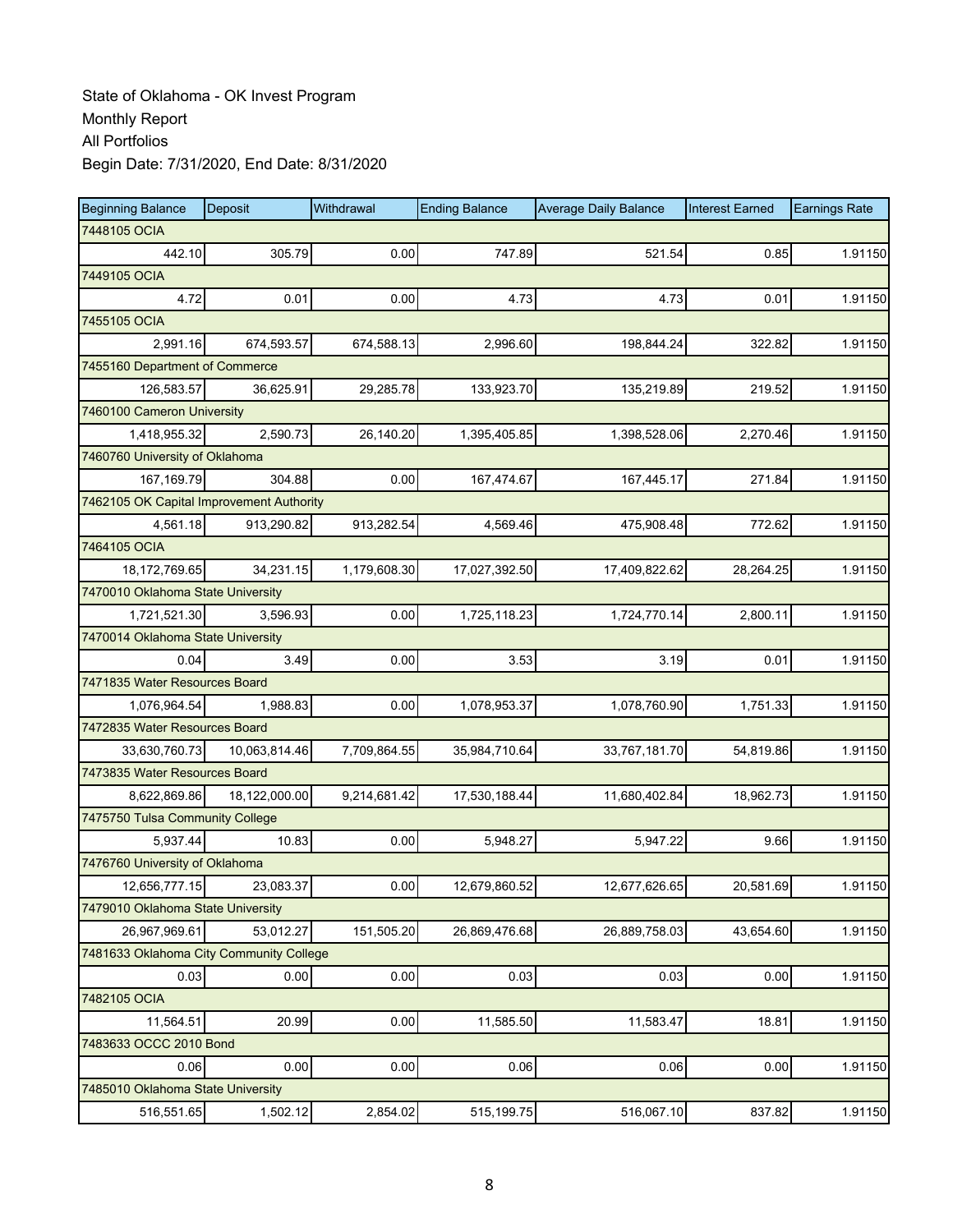| <b>Beginning Balance</b>                 | Deposit      | Withdrawal    | <b>Ending Balance</b> | <b>Average Daily Balance</b> | <b>Interest Earned</b> | <b>Earnings Rate</b> |
|------------------------------------------|--------------|---------------|-----------------------|------------------------------|------------------------|----------------------|
| 7486010 Oklahoma State University        |              |               |                       |                              |                        |                      |
| 10,744.70                                | 111.56       | 0.00          | 10,856.26             | 10,845.46                    | 17.61                  | 1.91150              |
| 7487010 Oklahoma State University        |              |               |                       |                              |                        |                      |
| 1,033,663.11                             | 1,908.27     | 35,169.32     | 1,000,402.06          | 1,012,696.82                 | 1,644.08               | 1.91150              |
| 7488010 Oklahoma State University        |              |               |                       |                              |                        |                      |
| 2,129,949.51                             | 4,035.43     | 233,508.93    | 1,900,476.01          | 1,977,152.88                 | 3,209.84               | 1.91150              |
| 7488105 OCIA                             |              |               |                       |                              |                        |                      |
| 1,806.40                                 | 2,427.97     | 3,761.56      | 472.81                | 1,588.36                     | 2.58                   | 1.91150              |
| 7489105 OCIA                             |              |               |                       |                              |                        |                      |
| 3,037.26                                 | 1,741,338.85 | 1,741,333.34  | 3,042.77              | 508,590.63                   | 825.68                 | 1.91150              |
| 7490010Oklahoma State University         |              |               |                       |                              |                        |                      |
| 47,289.97                                | 86.25        | 0.00          | 47,376.22             | 47,367.87                    | 76.90                  | 1.91150              |
| 7490013Oklahoma State University         |              |               |                       |                              |                        |                      |
| 0.00                                     | 41,838.95    | 13,892.34     | 27,946.61             | 7,157.35                     | 11.62                  | 1.91150              |
| 7490015Oklahoma State University         |              |               |                       |                              |                        |                      |
| 4,618.37                                 | 389,485.58   | 22,882.94     | 371,221.01            | 222,086.77                   | 360.55                 | 1.91150              |
| 7490270 Oklahoma State Election Board    |              |               |                       |                              |                        |                      |
| 2,618,660.88                             | 4,938.72     | 74,353.66     | 2,549,245.94          | 2,553,565.01                 | 4,145.63               | 1.91150              |
| 7490760 University of Oklahoma           |              |               |                       |                              |                        |                      |
| 5,536,433.38                             | 5,274,042.33 | 10,800,778.30 | 9,697.41              | 3,422,664.61                 | 5,556.58               | 1.91150              |
| 7490773Oklahoma State University         |              |               |                       |                              |                        |                      |
| 68,541.67                                | 125.01       | 0.00          | 68,666.68             | 68,654.58                    | 111.46                 | 1.91150              |
| 7491220 District Attorneys Council       |              |               |                       |                              |                        |                      |
| 7,301,563.14                             | 13,877.19    | 532,754.25    | 6,782,686.08          | 6,984,454.83                 | 11,339.02              | 1.91150              |
| 7510410 Commissioners of the Land Office |              |               |                       |                              |                        |                      |
| 945,861.37                               | 0.00         | 35,564.92     | 910,296.45            | 930,302.46                   | 1,510.31               | 1.91150              |
| 7511410 Commissioners of the Land Office |              |               |                       |                              |                        |                      |
| 6,293,837.40                             | 0.00         | 574,926.51    | 5,718,910.89          | 6,039,336.71                 | 9,804.66               | 1.91150              |
| 7518410 Commissioners of the Land Office |              |               |                       |                              |                        |                      |
| 763,896.68                               | 0.00         | 900.00        | 762,996.68            | 763,316.03                   | 1,239.22               | 1.91150              |
| 7519410 Commissioners of the Land Office |              |               |                       |                              |                        |                      |
| 1,003,985.37                             | 0.00         | 0.00          | 1,003,985.37          | 1,003,985.37                 | 1,629.94               | 1.91150              |
| 7600010 Oklahoma State University        |              |               |                       |                              |                        |                      |
| 4,782,686.72                             | 304,703.62   | 258,259.67    | 4,829,130.67          | 4,735,155.24                 | 7,687.36               | 1.91150              |
| 7600100 Cameron University               |              |               |                       |                              |                        |                      |
| 1,001,246.53                             | 38,429.47    | 37,034.40     | 1,002,641.60          | 992,196.44                   | 1,610.80               | 1.91150              |
| 7600120 University of Central Oklahoma   |              |               |                       |                              |                        |                      |
| 2,814,930.07                             | 5,150.44     | 96,436.15     | 2,723,644.36          | 2,740,992.59                 | 4,449.91               | 1.91150              |
| 7600150 University of Science & Arts     |              |               |                       |                              |                        |                      |
| 1,228,617.47                             | 38,512.98    | 103,163.79    | 1,163,966.66          | 1,188,666.47                 | 1,929.76               | 1.91150              |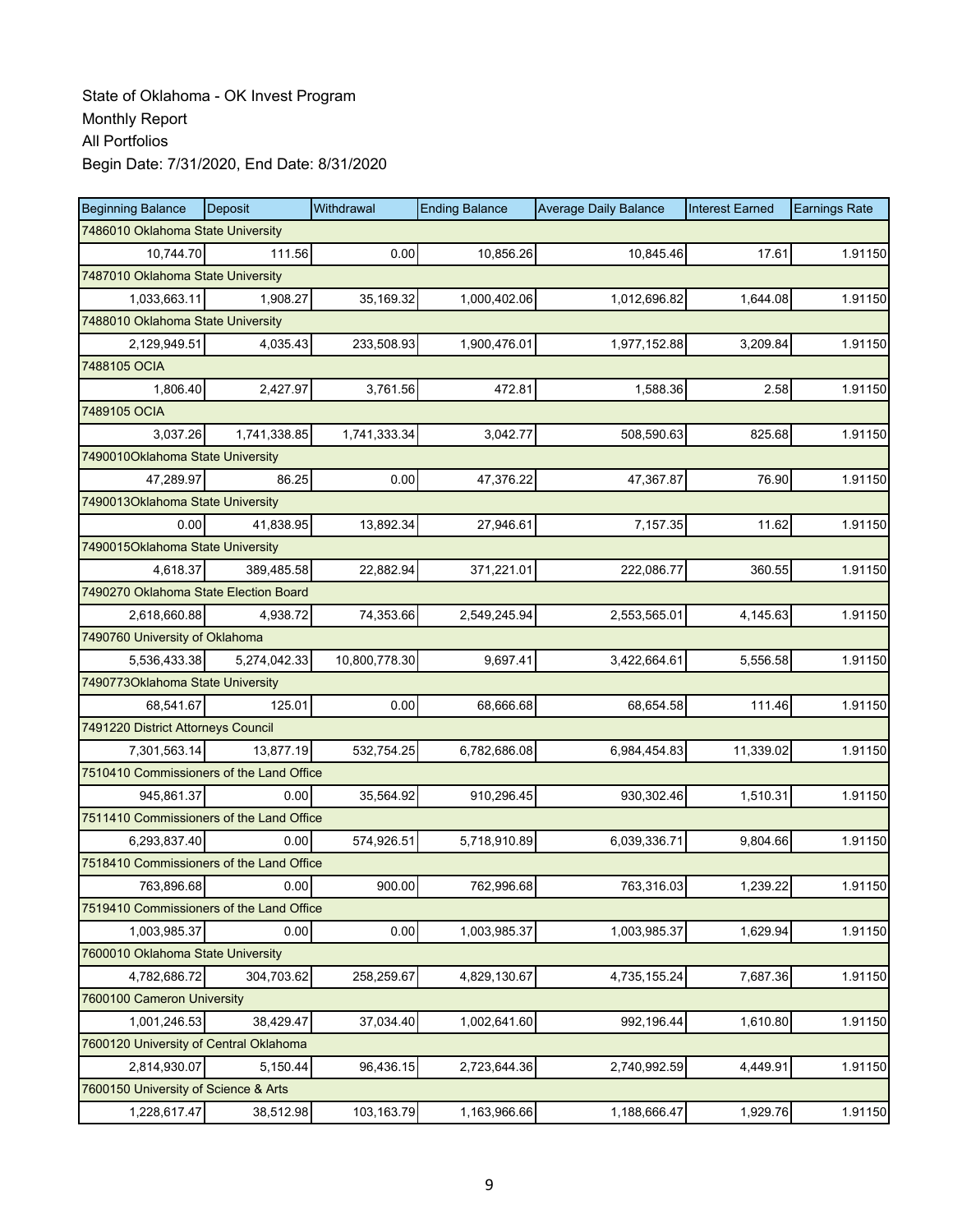| <b>Beginning Balance</b>                       | Deposit    | Withdrawal | <b>Ending Balance</b> | <b>Average Daily Balance</b> | <b>Interest Earned</b> | <b>Earnings Rate</b> |  |  |  |
|------------------------------------------------|------------|------------|-----------------------|------------------------------|------------------------|----------------------|--|--|--|
| 7600230 East Central University                |            |            |                       |                              |                        |                      |  |  |  |
| 1,422,269.42                                   | 39,144.64  | 64,466.87  | 1,396,947.19          | 1,401,154.05                 | 2,274.73               | 1.91150              |  |  |  |
| 7600420 Langston University                    |            |            |                       |                              |                        |                      |  |  |  |
| 2,278,775.33                                   | 36,996.33  | 33,005.50  | 2,282,766.16          | 2,269,647.66                 | 3,684.70               | 1.91150              |  |  |  |
| 7600485 Northeastern State University          |            |            |                       |                              |                        |                      |  |  |  |
| 2,423,433.39                                   | 36,564.00  | 96,328.38  | 2,363,669.01          | 2,394,053.84                 | 3,886.66               | 1.91150              |  |  |  |
| 7600490 Northern Oklahoma College              |            |            |                       |                              |                        |                      |  |  |  |
| 1,491,005.57                                   | 35,559.60  | 0.00       | 1,526,565.17          | 1,508,262.24                 | 2,448.61               | 1.91150              |  |  |  |
| 7600505 Northwestern Oklahoma State University |            |            |                       |                              |                        |                      |  |  |  |
| 1,979,063.79                                   | 40,112.13  | 77,582.46  | 1,941,593.46          | 1,941,362.98                 | 3,151.74               | 1.91150              |  |  |  |
| 7600530 Panhandle State University             |            |            |                       |                              |                        |                      |  |  |  |
| 302,205.47                                     | 37,039.95  | 10,773.45  | 328,471.97            | 310,333.71                   | 503.82                 | 1.91150              |  |  |  |
| 7600660 Southeastern Oklahoma State Unversity  |            |            |                       |                              |                        |                      |  |  |  |
| 78,267.87                                      | 36,564.00  | 56,842.03  | 57,989.84             | 43,439.46                    | 70.52                  | 1.91150              |  |  |  |
| 7600665 Southwestern Oklahoma State University |            |            |                       |                              |                        |                      |  |  |  |
| 2,486,432.38                                   | 41,041.47  | 165,917.36 | 2,361,556.49          | 2,442,605.75                 | 3,965.49               | 1.91150              |  |  |  |
| 7600760 University of Oklahoma                 |            |            |                       |                              |                        |                      |  |  |  |
| 2,359,230.27                                   | 299,867.54 | 0.00       | 2,659,097.81          | 2,496,322.37                 | 4,052.69               | 1.91150              |  |  |  |
| 7650010 Oklahoma State University              |            |            |                       |                              |                        |                      |  |  |  |
| 3,951,551.04                                   | 96,131.97  | 11,803.58  | 4,035,879.43          | 3,993,965.00                 | 6,484.07               | 1.91150              |  |  |  |
| 7650100 Cameron University                     |            |            |                       |                              |                        |                      |  |  |  |
| 609,529.29                                     | 15,778.96  | 0.00       | 625,308.25            | 617,143.90                   | 1,001.91               | 1.91150              |  |  |  |
| 7650120 University of Central Oklahoma         |            |            |                       |                              |                        |                      |  |  |  |
| 1,422,651.38                                   | 17,261.92  | 0.00       | 1,439,913.30          | 1,431,605.44                 | 2,324.16               | 1.91150              |  |  |  |
| 7650150 University of Science & Arts           |            |            |                       |                              |                        |                      |  |  |  |
| 452,602.56                                     | 14,697.00  | 27,566.35  | 439,733.21            | 451,605.54                   | 733.17                 | 1.91150              |  |  |  |
| 7650230 East Central University                |            |            |                       |                              |                        |                      |  |  |  |
| 1,544,122.91                                   | 17,538.07  | 6,568.40   | 1,555,092.58          | 1,549,300.60                 | 2,515.24               | 1.91150              |  |  |  |
| 7650420 Langston University                    |            |            |                       |                              |                        |                      |  |  |  |
| 1,407,767.16                                   | 70,071.39  | 195,067.97 | 1,282,770.58          | 1,296,910.26                 | 2,105.49               | 1.91150              |  |  |  |
| 7650485 Northeastern State University          |            |            |                       |                              |                        |                      |  |  |  |
| 791,684.13                                     | 16,114.41  | 9,416.96   | 798,381.58            | 797,475.32                   | 1,294.67               | 1.91150              |  |  |  |
| 7650490 Northern Oklahoma College              |            |            |                       |                              |                        |                      |  |  |  |
| 1,662,881.34                                   | 124,960.32 | 283,105.97 | 1,504,735.69          | 1,593,240.09                 | 2,586.57               | 1.91150              |  |  |  |
| 7650505 Northwestern Oklahoma State University |            |            |                       |                              |                        |                      |  |  |  |
| 775,724.92                                     | 16,095.66  | 0.00       | 791,820.58            | 783,625.58                   | 1,272.19               | 1.91150              |  |  |  |
| 7650530 Panhandle State University             |            |            |                       |                              |                        |                      |  |  |  |
| 60,259.83                                      | 14,830.63  | 22,399.57  | 52,690.89             | 46,063.45                    | 74.78                  | 1.91150              |  |  |  |
| 7650660 Southeastern Oklahoma State Unversity  |            |            |                       |                              |                        |                      |  |  |  |
| 3,233.70                                       | 14,772.69  | 0.00       | 18,006.39             | 9,939.42                     | 16.14                  | 1.91150              |  |  |  |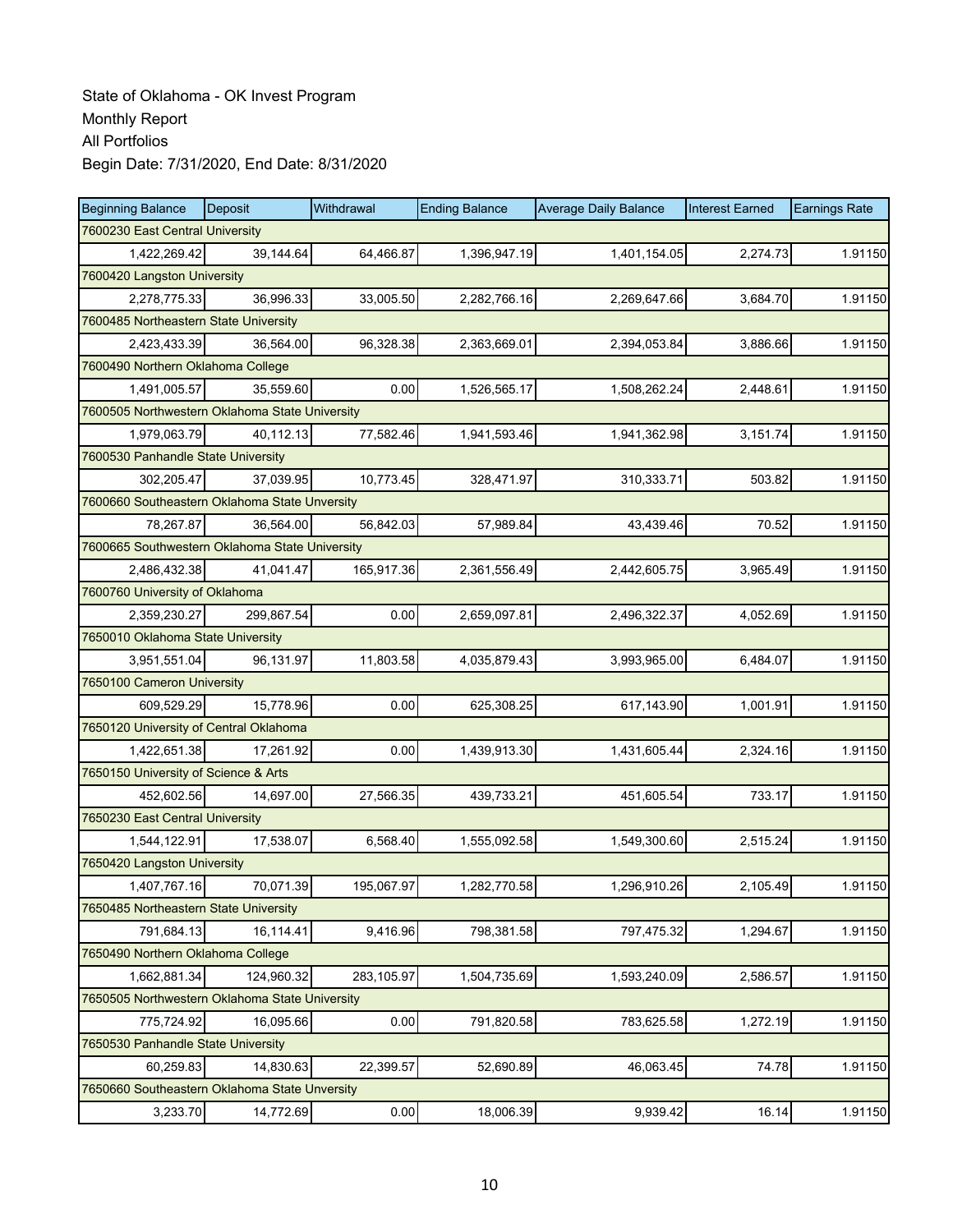| <b>Beginning Balance</b>                        | <b>Deposit</b> | Withdrawal    | <b>Ending Balance</b> | <b>Average Daily Balance</b> | <b>Interest Earned</b> | <b>Earnings Rate</b> |
|-------------------------------------------------|----------------|---------------|-----------------------|------------------------------|------------------------|----------------------|
| 7650665 Southwestern Oklahoma State University  |                |               |                       |                              |                        |                      |
| 820.801.13                                      | 13,379.06      | 178,828.84    | 655,351.35            | 758,296.41                   | 1,231.07               | 1.91150              |
| 7650760 University of Oklahoma                  |                |               |                       |                              |                        |                      |
| 1,588,482.37                                    | 175,962.04     | 0.00          | 1,764,444.41          | 1,669,100.73                 | 2,709.73               | 1.91150              |
| 7700040 Department of Agriculture               |                |               |                       |                              |                        |                      |
| 10,945,253.12                                   | 19,961.93      | 0.00          | 10,965,215.05         | 10,963,283.25                | 17,798.51              | 1.91150              |
| 7700041 Western Oklahoma State College          |                |               |                       |                              |                        |                      |
| 1,166,782.41                                    | 52,503.28      | 238,844.05    | 980,441.64            | 1,123,872.71                 | 1,824.57               | 1.91150              |
| 7700131 Department of Corrections               |                |               |                       |                              |                        |                      |
| 19,114,604.15                                   | 1,997,475.45   | 1,953,621.74  | 19,158,457.86         | 18,678,141.65                | 30,323.32              | 1.91150              |
| 7700240 Eastern Oklahoma State College          |                |               |                       |                              |                        |                      |
| 489,862.49                                      | 580,366.50     | 142,323.64    | 927,905.35            | 748,575.92                   | 1,215.29               | 1.91150              |
| 7700340 State Health Department                 |                |               |                       |                              |                        |                      |
| 17,111.01                                       | 1,773,283.21   | 1,618,420.60  | 171,973.62            | 475,359.20                   | 771.73                 | 1.91150              |
| 7700461 Rogers State College                    |                |               |                       |                              |                        |                      |
| 4,963,298.81                                    | 1,289,149.76   | 927,129.31    | 5,325,319.26          | 4,841,388.73                 | 7,859.83               | 1.91150              |
| 7700490 Northern Oklahoma College               |                |               |                       |                              |                        |                      |
| 3,038,799.94                                    | 0.00           | 713,093.59    | 2,325,706.35          | 2,688,075.40                 | 4,364.00               | 1.91150              |
| 7700606 Ardmore Higher Education Center         |                |               |                       |                              |                        |                      |
| 213,639.39                                      | 392.91         | 2,807.89      | 211,224.41            | 212,533.84                   | 345.04                 | 1.91150              |
| 7700633 Oklahoma City Community College         |                |               |                       |                              |                        |                      |
| 10,612,438.35                                   | 1,736,307.85   | 1,358,696.95  | 10,990,049.25         | 11,314,062.81                | 18,367.99              | 1.91150              |
| 7700660 Southeastern Oklahoma State University  |                |               |                       |                              |                        |                      |
| 3,456,541.06                                    | 262,691.28     | 1,346,842.23  | 2,372,390.11          | 3,051,138.61                 | 4,953.42               | 1.91150              |
| 7700760 University of Oklahoma                  |                |               |                       |                              |                        |                      |
| 56,698,800.28                                   | 53,615,778.60  | 30,695,721.65 | 79,618,857.23         | 55,989,785.15                | 90,897.50              | 1.91150              |
| 7700830 Department of Human Services            |                |               |                       |                              |                        |                      |
| 2,152,141.10                                    | 515,533.21     | 701,716.97    | 1,965,957.34          | 1,886,221.89                 | 3,062.22               | 1.91150              |
| 7701010 Oklahoma State University               |                |               |                       |                              |                        |                      |
| 2,544,816.00                                    | 28,229,759.55  | 22,611,901.60 | 8,162,673.95          | 8,102,655.86                 | 13,154.38              | 1.91150              |
| 7701091 Building Bond Commission Administrative |                |               |                       |                              |                        |                      |
| 3.11                                            | 0.01           | 3.12          | 0.00                  | 2.62                         | 0.00                   | 1.91150              |
| 7701150 University of Science & Arts            |                |               |                       |                              |                        |                      |
| 2,229,567.25                                    | 85,383.78      | 406,866.40    | 1,908,084.63          | 2,127,927.11                 | 3,454.62               | 1.91150              |
| 7701165 Connors State College                   |                |               |                       |                              |                        |                      |
| 566,677.07                                      | 1,206.43       | 172,117.15    | 395,766.35            | 503,413.91                   | 817.28                 | 1.91150              |
| 7701400 Office of Juvenile Affairs              |                |               |                       |                              |                        |                      |
| 9,507.08                                        | 6,060.72       | 6,893.89      | 8,673.91              | 9,573.17                     | 15.54                  | 1.91150              |
| 7701480 Northeasten Oklahoma A&M College        |                |               |                       |                              |                        |                      |
| 211,712.49                                      | 427,402.43     | 438,836.92    | 200,278.00            | 125,298.74                   | 203.42                 | 1.91150              |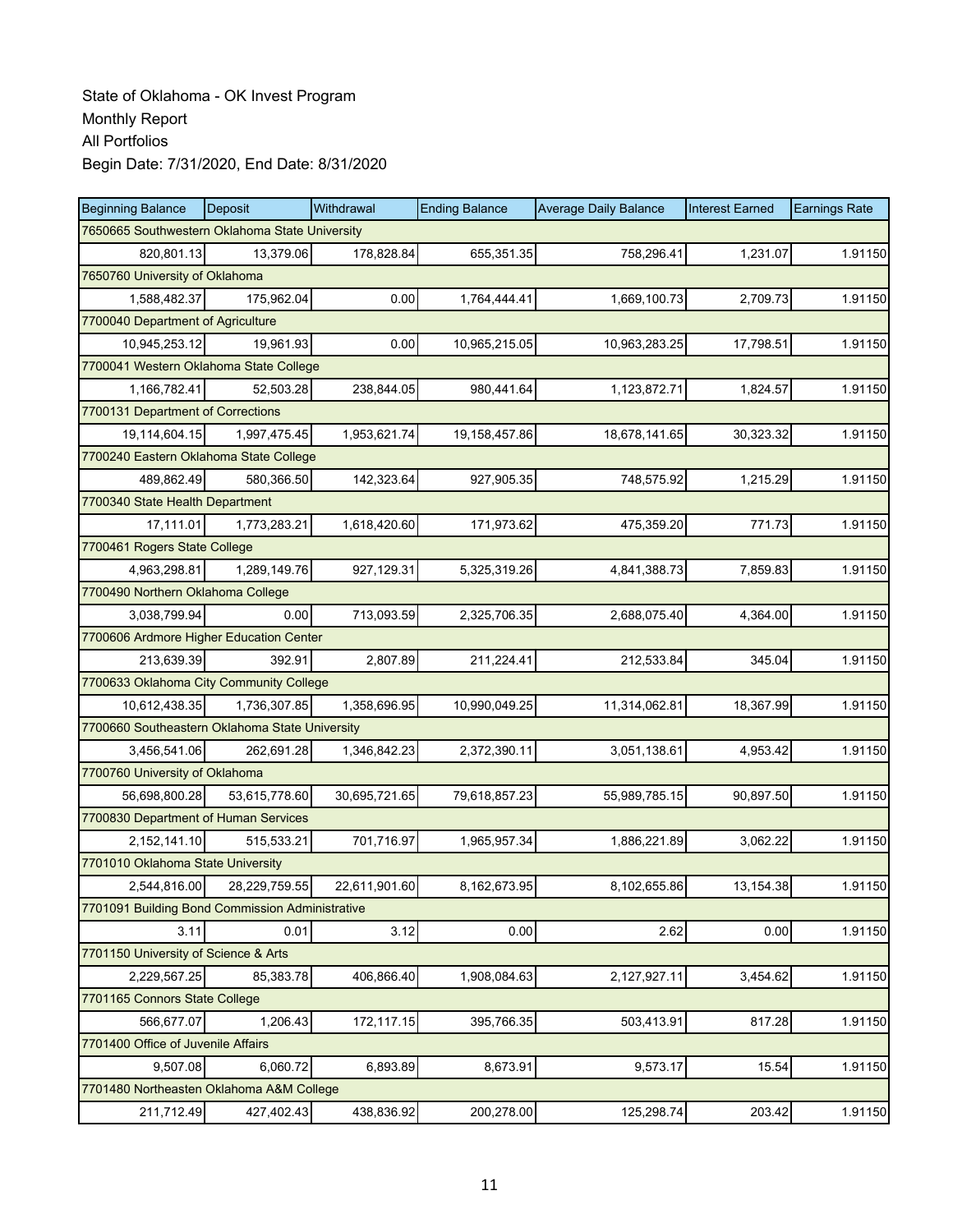| <b>Beginning Balance</b>                       | Deposit       | Withdrawal    | <b>Ending Balance</b> | <b>Average Daily Balance</b> | <b>Interest Earned</b> | <b>Earnings Rate</b> |  |  |  |
|------------------------------------------------|---------------|---------------|-----------------------|------------------------------|------------------------|----------------------|--|--|--|
| 7701605 Regents for Higher Education           |               |               |                       |                              |                        |                      |  |  |  |
| 32,681,959.58                                  | 75,226.07     | 201,967.47    | 32,555,218.18         | 32,693,580.43                | 53,076.91              | 1.91150              |  |  |  |
| 7701650 Department of Veteran Affairs          |               |               |                       |                              |                        |                      |  |  |  |
| 546,904.33                                     | 108,231.57    | 111,105.18    | 544,030.72            | 569,197.19                   | 924.07                 | 1.91150              |  |  |  |
| 7701770 OUHSC                                  |               |               |                       |                              |                        |                      |  |  |  |
| 508,533,841.68                                 | 30,321,505.30 | 45,687,352.12 | 493, 167, 994.86      | 499,433,416.10               | 810,813.05             | 1.91150              |  |  |  |
| 7701805 Department of Rehabilitation Services  |               |               |                       |                              |                        |                      |  |  |  |
| 161,899.51                                     | 296.54        | 0.00          | 162,196.05            | 162,167.35                   | 263.27                 | 1.91150              |  |  |  |
| 7701865 Workers Compensation Commission        |               |               |                       |                              |                        |                      |  |  |  |
| 6,782,925.91                                   | 12,372.07     | 8,240.58      | 6,787,057.40          | 6,790,129.55                 | 11,023.54              | 1.91150              |  |  |  |
| 7702120 University of Central Oklahoma         |               |               |                       |                              |                        |                      |  |  |  |
| 14,367,546.88                                  | 3,209,437.29  | 3,605,089.77  | 13,971,894.40         | 14,234,504.33                | 23,109.23              | 1.91150              |  |  |  |
| 7702650 Department of Veteran Affairs          |               |               |                       |                              |                        |                      |  |  |  |
| 521,714.60                                     | 178,478.62    | 166,011.96    | 534,181.26            | 552,470.02                   | 896.92                 | 1.91150              |  |  |  |
| 7703650 Department of Veteran Affairs          |               |               |                       |                              |                        |                      |  |  |  |
| 524,925.93                                     | 171,712.59    | 162,662.21    | 533,976.31            | 563,769.52                   | 915.26                 | 1.91150              |  |  |  |
| 7704120 University of Central Oklahoma         |               |               |                       |                              |                        |                      |  |  |  |
| 277,105.45                                     | 1,547,944.79  | 789,497.95    | 1,035,552.29          | 545,721.18                   | 885.96                 | 1.91150              |  |  |  |
| 7704650 Department of Veteran Affairs          |               |               |                       |                              |                        |                      |  |  |  |
| 503,704.86                                     | 161,720.14    | 166,724.79    | 498,700.21            | 529,405.28                   | 859.47                 | 1.91150              |  |  |  |
| 7704865 Workers Compensation Commission        |               |               |                       |                              |                        |                      |  |  |  |
| 21,726.59                                      | 39.62         | 0.00          | 21,766.21             | 21,762.38                    | 35.33                  | 1.91150              |  |  |  |
| 7705505 Northwestern Oklahoma State University |               |               |                       |                              |                        |                      |  |  |  |
| 1,431,133.92                                   | 100,128.40    | 464,179.62    | 1,067,082.70          | 1,266,021.55                 | 2,055.34               | 1.91150              |  |  |  |
| 7705650 Department of Veteran Affairs          |               |               |                       |                              |                        |                      |  |  |  |
| 768,386.27                                     | 107,121.08    | 49,485.66     | 826,021.69            | 816,956.95                   | 1,326.30               | 1.91150              |  |  |  |
| 7705675 Self Insurance Guaranty Fund           |               |               |                       |                              |                        |                      |  |  |  |
| 1,520,194.78                                   | 3,483.29      | 10,112.57     | 1,513,565.50          | 1,520,980.65                 | 2,469.26               | 1.91150              |  |  |  |
| 7705865 Workers Compensation Commission        |               |               |                       |                              |                        |                      |  |  |  |
| 37,641.28                                      | 68.65         | 0.00          | 37,709.93             | 37,703.29                    | 61.21                  | 1.91150              |  |  |  |
| 7706452 CMHC, Rep payee account                |               |               |                       |                              |                        |                      |  |  |  |
| 8,348.82                                       | 15.23         | 0.00          | 8,364.05              | 8,362.58                     | 13.58                  | 1.91150              |  |  |  |
| 7706650 Department of Veteran Affairs          |               |               |                       |                              |                        |                      |  |  |  |
| 160,423.81                                     | 55,109.75     | 59,285.66     | 156,247.90            | 162,932.63                   | 264.52                 | 1.91150              |  |  |  |
| 7706750 Tulsa Community College                |               |               |                       |                              |                        |                      |  |  |  |
| 699,704.85                                     | 0.00          | 308,348.58    | 391,356.27            | 574,036.22                   | 931.93                 | 1.91150              |  |  |  |
| 7706865 OK Workers Comp Commission             |               |               |                       |                              |                        |                      |  |  |  |
| 338,910.91                                     | 618.10        | 0.00          | 339,529.01            | 339,469.19                   | 551.12                 | 1.91150              |  |  |  |
| 7707452 CMHC, Rep payee account                |               |               |                       |                              |                        |                      |  |  |  |
| 112,142.94                                     | 14,710.50     | 43,369.65     | 83,483.79             | 103,032.55                   | 167.27                 | 1.91150              |  |  |  |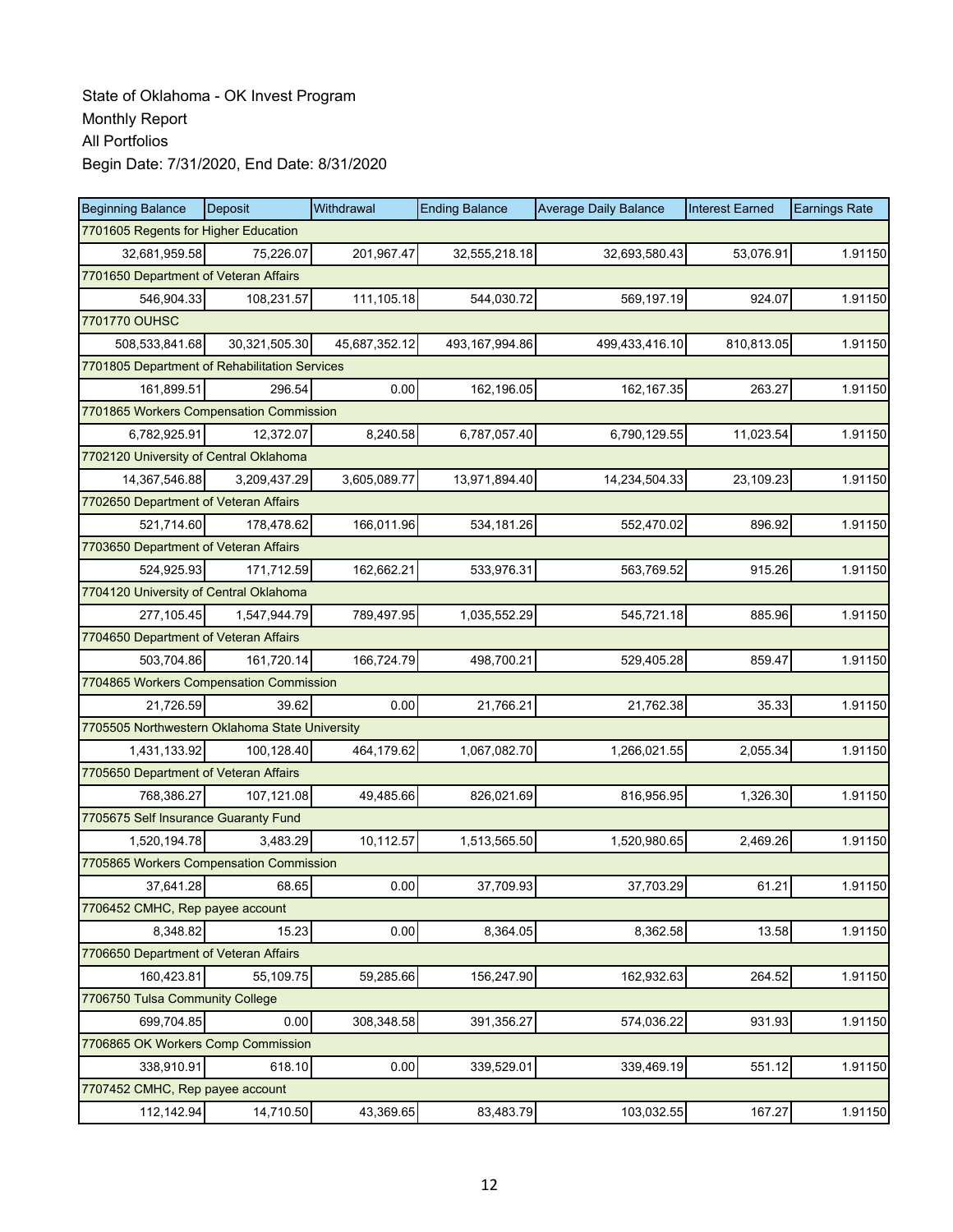| <b>Beginning Balance</b>                     | Deposit                            | Withdrawal   | <b>Ending Balance</b> | <b>Average Daily Balance</b> | <b>Interest Earned</b> | <b>Earnings Rate</b> |  |  |  |
|----------------------------------------------|------------------------------------|--------------|-----------------------|------------------------------|------------------------|----------------------|--|--|--|
| 7707605 Regents for Higher Education         |                                    |              |                       |                              |                        |                      |  |  |  |
| 5,333,357.18                                 | 4,694,712.36                       | 3,309,236.04 | 6,718,833.50          | 7,510,331.91                 | 12,192.77              | 1.91150              |  |  |  |
| 7707650 Department of Veteran Affairs        |                                    |              |                       |                              |                        |                      |  |  |  |
| 321,017.24                                   | 65,723.26                          | 72,415.24    | 314,325.26            | 324,352.20                   | 526.57                 | 1.91150              |  |  |  |
|                                              | 7707865 OK Workers Comp Commission |              |                       |                              |                        |                      |  |  |  |
| 74,316.79                                    | 135.54                             | 0.00         | 74,452.33             | 74,439.21                    | 120.85                 | 1.91150              |  |  |  |
| 7708108 Carl Albert State College            |                                    |              |                       |                              |                        |                      |  |  |  |
| 6,712,826.88                                 | 605,961.15                         | 374,109.28   | 6,944,678.75          | 6,808,300.33                 | 11,053.04              | 1.91150              |  |  |  |
| 7708605 Regents for Higher Education         |                                    |              |                       |                              |                        |                      |  |  |  |
| 39,941.68                                    | 80.07                              | 4,725.00     | 35,296.75             | 38,794.65                    | 62.98                  | 1.91150              |  |  |  |
| 7709605 Regents for Higher Education         |                                    |              |                       |                              |                        |                      |  |  |  |
| 3,263,374.30                                 | 341,648.41                         | 0.00         | 3,605,022.71          | 3,495,619.54                 | 5,675.02               | 1.91150              |  |  |  |
| 7710350 Oklahoma Historical Society          |                                    |              |                       |                              |                        |                      |  |  |  |
| 1,278,204.21                                 | 2,331.19                           | 0.00         | 1,280,535.40          | 1,280,309.80                 | 2,078.54               | 1.91150              |  |  |  |
| 7710452 Oklahoma Department of Mental Health |                                    |              |                       |                              |                        |                      |  |  |  |
| 1,606,532.68                                 | 3,674.01                           | 42.50        | 1,610,164.19          | 1,609,817.17                 | 2,613.48               | 1.91150              |  |  |  |
| 7710605 Regents for Higher Education         |                                    |              |                       |                              |                        |                      |  |  |  |
| 2,156,809.42                                 | 110,825.80                         | 34,175.92    | 2,233,459.30          | 2,216,482.19                 | 3,598.38               | 1.91150              |  |  |  |
| 7711185 Corporation Commission               |                                    |              |                       |                              |                        |                      |  |  |  |
| 77,309,674.96                                | 0.00                               | 3,920,177.16 | 73,389,497.80         | 75,580,269.24                | 122,701.98             | 1.91150              |  |  |  |
| 7711420 Langston University                  |                                    |              |                       |                              |                        |                      |  |  |  |
| 38,908.58                                    | 2,001,557.83                       | 1,117,580.61 | 922,885.80            | 1,006,350.01                 | 1,633.77               | 1.91150              |  |  |  |
| 7711452 Griffin Memorial Hospital Rep Payee  |                                    |              |                       |                              |                        |                      |  |  |  |
| 88,618.61                                    | 610.88                             | 28.71        | 89,200.78             | 88,771.41                    | 144.12                 | 1.91150              |  |  |  |
| 7711605 Regents for Higher Education         |                                    |              |                       |                              |                        |                      |  |  |  |
| 792,537.27                                   | 35,445.43                          | 0.00         | 827,982.70            | 809,197.66                   | 1,313.70               | 1.91150              |  |  |  |
| 7712605 Regents for Higher Education         |                                    |              |                       |                              |                        |                      |  |  |  |
| 141,946.92                                   | 258.88                             | 0.00         | 142,205.80            | 142,180.75                   | 230.83                 | 1.91150              |  |  |  |
| 7713605 Regents for Higher Education         |                                    |              |                       |                              |                        |                      |  |  |  |
| 64,411,238.76                                | 117,473.17                         | 0.00         | 64,528,711.93         | 64,517,343.56                | 104,741.70             | 1.91150              |  |  |  |
| 7714605 Regents for Higher Education         |                                    |              |                       |                              |                        |                      |  |  |  |
| 13,460,817.55                                | 163,634.79                         | 131,392.00   | 13,493,060.34         | 13,553,721.62                | 22,004.00              | 1.91150              |  |  |  |
| 7715605 Regents for Higher Education         |                                    |              |                       |                              |                        |                      |  |  |  |
| 485,782.86                                   | 885.97                             | 0.00         | 486,668.83            | 486,583.09                   | 789.95                 | 1.91150              |  |  |  |
| 7718605 Regents for Higher Education         |                                    |              |                       |                              |                        |                      |  |  |  |
| 9,511,561.28                                 | 2,660,897.07                       | 2,625,809.31 | 9,546,649.04          | 9,915,492.43                 | 16,097.46              | 1.91150              |  |  |  |
| 7719605 Regents for Higher Education         |                                    |              |                       |                              |                        |                      |  |  |  |
| 37,565.06                                    | 68.51                              | 0.00         | 37,633.57             | 37,626.94                    | 61.09                  | 1.91150              |  |  |  |
| 7723623 Seminole State College               |                                    |              |                       |                              |                        |                      |  |  |  |
| 839,108.49                                   | 2,117.72                           | 617,388.00   | 223,838.21            | 448,602.24                   | 728.29                 | 1.91150              |  |  |  |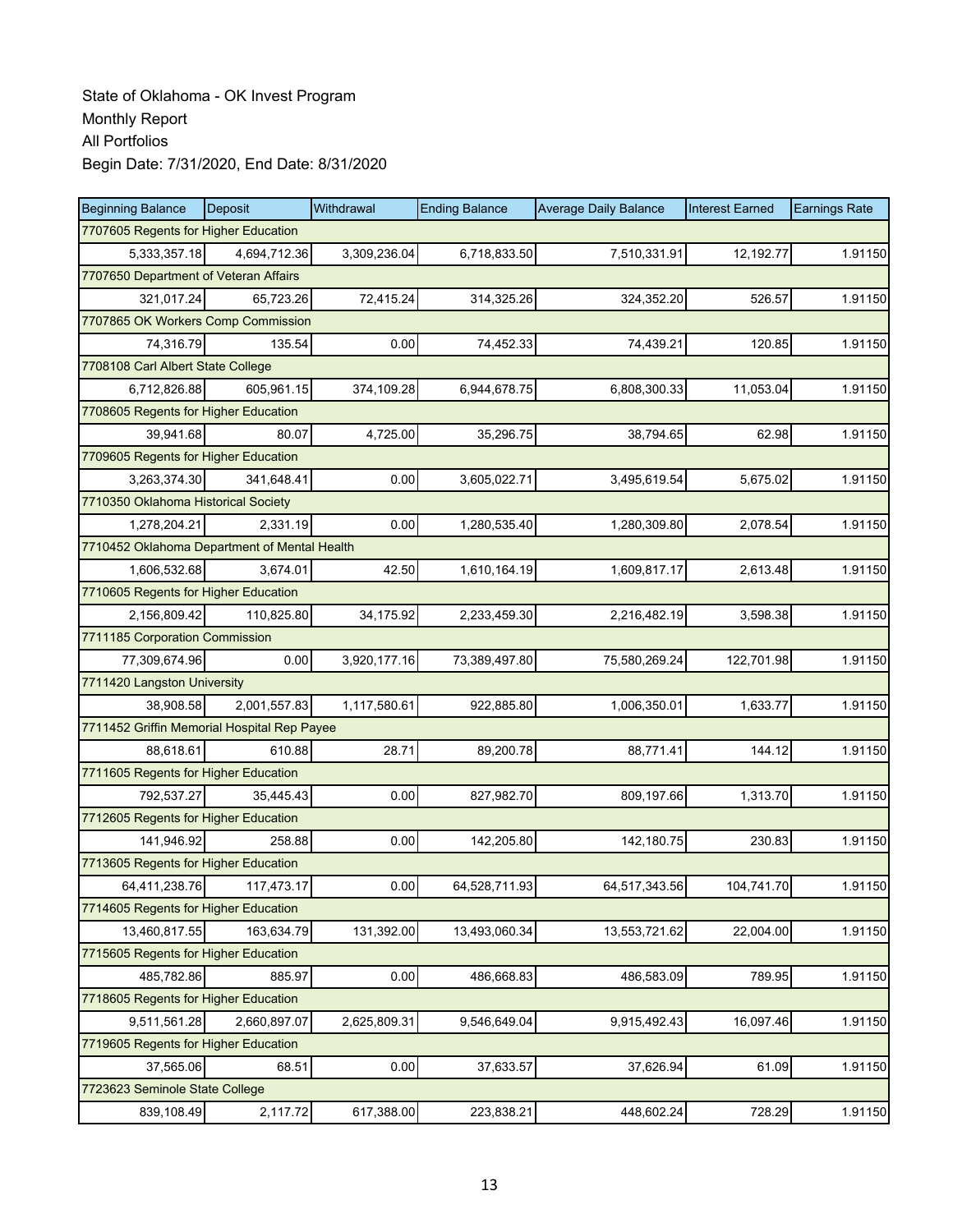| <b>Beginning Balance</b>                       | Deposit      | Withdrawal   | <b>Ending Balance</b> | <b>Average Daily Balance</b> | <b>Interest Earned</b> | <b>Earnings Rate</b> |  |
|------------------------------------------------|--------------|--------------|-----------------------|------------------------------|------------------------|----------------------|--|
| 7725100 Cameron University                     |              |              |                       |                              |                        |                      |  |
| 3,814,688.84                                   | 93,490.27    | 442,003.05   | 3,466,176.06          | 3,677,862.53                 | 5,970.88               | 1.91150              |  |
| 7730230 East Central University                |              |              |                       |                              |                        |                      |  |
| 10,742,851.77                                  | 566,490.51   | 659,645.51   | 10,649,696.77         | 10,763,288.80                | 17,473.83              | 1.91150              |  |
| 7730830 Department of Human Services           |              |              |                       |                              |                        |                      |  |
| 298,762.03                                     | 12,787.46    | 0.00         | 311,549.49            | 302,218.61                   | 490.64                 | 1.91150              |  |
| 7740605 Regents for Higher Education           |              |              |                       |                              |                        |                      |  |
| 16,379,250.94                                  | 2,252,601.24 | 1,390,031.29 | 17,241,820.89         | 16,666,098.23                | 27,056.84              | 1.91150              |  |
| 7741241 Redlands Community College             |              |              |                       |                              |                        |                      |  |
| 1,597,570.17                                   | 137,597.21   | 146,774.66   | 1,588,392.72          | 1,557,178.18                 | 2,528.03               | 1.91150              |  |
| 7745605 Regents for Higher Education           |              |              |                       |                              |                        |                      |  |
| 615,954.35                                     | 250,535.98   | 0.00         | 866,490.33            | 785,778.70                   | 1,275.68               | 1.91150              |  |
| 7747470 Murray State College                   |              |              |                       |                              |                        |                      |  |
| 6,952,671.24                                   | 606,174.29   | 982,938.15   | 6,575,907.38          | 6,845,193.69                 | 11,112.94              | 1.91150              |  |
| 7750350 Oklahoma Historical Society            |              |              |                       |                              |                        |                      |  |
| 1,038,454.41                                   | 1,916.33     | 53,694.15    | 986,676.59            | 1,014,866.45                 | 1,647.60               | 1.91150              |  |
| 7750531 Rose State College                     |              |              |                       |                              |                        |                      |  |
| 12,332,559.48                                  | 1,746,526.68 | 1,274,734.45 | 12,804,351.71         | 13,287,816.67                | 21,572.32              | 1.91150              |  |
| 7751485 Northeastern State University          |              |              |                       |                              |                        |                      |  |
| 19,120,477.93                                  | 290,874.13   | 1,210,837.79 | 18,200,514.27         | 18,543,349.43                | 30,104.49              | 1.91150              |  |
| 7752485 Northeastern State University          |              |              |                       |                              |                        |                      |  |
| 2,899,733.31                                   | 165,288.53   | 0.00         | 3,065,021.84          | 2,997,413.27                 | 4,866.20               | 1.91150              |  |
| 7765665 Southwestern Oklahoma State University |              |              |                       |                              |                        |                      |  |
| 6,986,900.00                                   | 209,310.91   | 607,736.93   | 6,588,473.98          | 6,746,137.79                 | 10,952.12              | 1.91150              |  |
| 7790041 Western Oklahoma State University      |              |              |                       |                              |                        |                      |  |
| 30,049.27                                      | 36,983.73    | 39,606.26    | 27,426.74             | 17,544.28                    | 28.48                  | 1.91150              |  |
| 7790230 East Central University                |              |              |                       |                              |                        |                      |  |
| 305,426.93                                     | 303,456.72   | 280,438.77   | 328,444.88            | 231,380.90                   | 375.64                 | 1.91150              |  |
| 7790241 Redlands Community College             |              |              |                       |                              |                        |                      |  |
| 120,659.35                                     | 47,336.21    | 56,959.55    | 111,036.01            | 132,604.06                   | 215.28                 | 1.91150              |  |
| 7790470 Murray State College                   |              |              |                       |                              |                        |                      |  |
| 102,356.75                                     | 58,030.76    | 97,756.22    | 62,631.29             | 76,474.59                    | 124.15                 | 1.91150              |  |
| 7790485 Northeastern State University          |              |              |                       |                              |                        |                      |  |
| 2,443,165.13                                   | 8,963.52     | 613,487.56   | 1,838,641.09          | 2,120,588.72                 | 3,442.70               | 1.91150              |  |
| 7790490 Northern Oklahoma College              |              |              |                       |                              |                        |                      |  |
| 966,448.12                                     | 254,644.02   | 123,537.84   | 1,097,554.30          | 988,403.35                   | 1,604.64               | 1.91150              |  |
| 7790660 Southeastern State University          |              |              |                       |                              |                        |                      |  |
| 11,827.11                                      | 199,158.79   | 174,123.64   | 36,862.26             | 50,496.45                    | 81.98                  | 1.91150              |  |
| 7790665 Southwestern Oklahoma State University |              |              |                       |                              |                        |                      |  |
| 390,461.19                                     | 320,279.18   | 298,018.85   | 412,721.52            | 314,451.46                   | 510.50                 | 1.91150              |  |